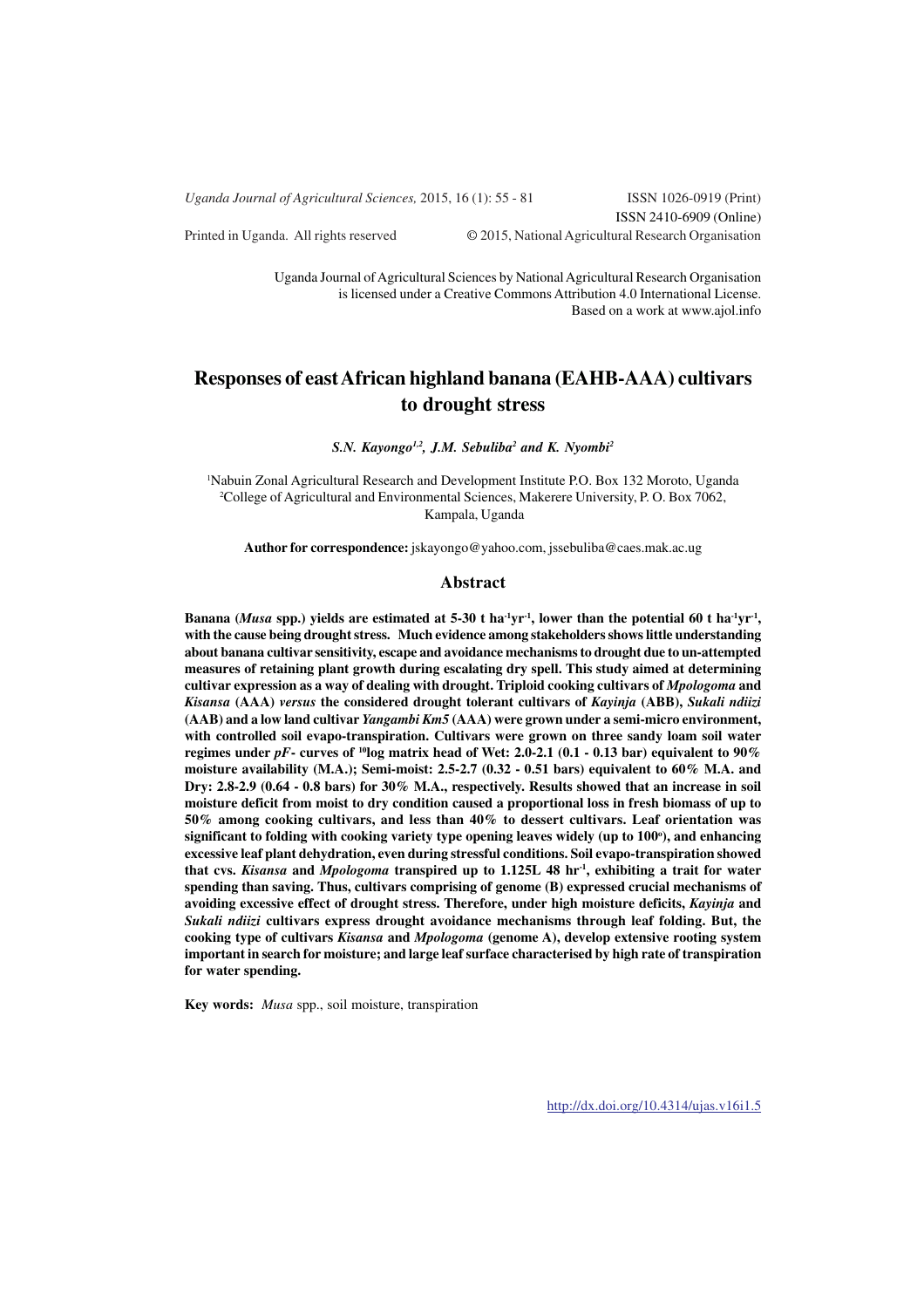## 56 S.N. Kayongo *et al*.

#### **Introduction**

This study therefore was conducted to quantify thresholds for banana (especially the cooking type) plant survival and avoidance mechanisms during drought stress. Five banana (triploids) cultivars from Banana program at National Agricultural Research Laboratories Institute (NARLI) were tested for response to drought stress across various soil moisture regimes. Cultivars in category of cooking banana (*Mpologoma* and *Kisansa* with genomic composition of AAA from *Musa acuminate*) and the dessert plantains (*Kayinja*: ABB; and *Sukali ndiizi*: AB hybridized from *Musa balbisiana*) were used in this study. Other considered cultivar included *Yangambi Km5* hybridized from *Musa acuminata* (A) genome in the lowlands of East Africa. The choice of banana categories was based on susceptibility to drought stress (especially cooking banana), conferring hardness and tolerance to drought stress, resistance to banana diseases and containing acid-starchy fruit quality (Pillay *et al.,* 2007) especially the dessert plantains. The categorized banana cultivars were subjected to three soil moisture regimes involving moist (free drainage level), semi-moist and drier condition for expression of drought stress avoidance mechanisms. This study was conducted under screen house microenvironment condition at International Institute of Tropical Agriculture (IITA) in Sendusu, and Makerere University. Cultivar response to drought stress involved assessing the plants potential to survive and produce at different moisture deficit levels through determining the threshold levels for biomass accumulation, leaf turgidity, root exploration, canopy orientation, senescence and chlorophyll

immobilisation. The assessment aided in exploring mechanisms for variety potential to spend and or save water from excessive transpiration.

Cultivar selection depended on the importance of banana as cooking type, which consequently the most susceptible banana type to drought stress, then drought tolerance, potential for conferring hardness, tolerance to biotic stresses and ability to expression mechanisms for drought stress avoidance. The need for increasing potential for banana productivity through expression of drought avoidance /management instigated this study from reality that banana yields are low and still continuing to decline despite advances in banana breeding research. However, earlier studies by van Asten (2007) showed that banana yield increase correlates with increase with free drainage moisture and decrease with drought stress effect. Therefore generating knowledge on banana survival mechanisms (especially the dessert type) during drought stress could help understand ways to increase banana yield.

## **Materials and methods**

#### *Study area*

The experiment was conducted in a screen house, under controlled environment at Sendusu, International Institute of Tropical Agriculture (IITA), in the field and laboratory. Sendusu site is situated at Namulonge at  $0°53N$ ,  $32.35E$  and at 1150 m above sea level. The soils of the area are classified as isohyperthermic Rhodic Kandiudalf (USDA taxonomy). They are mainly deep tropical, dark re-dish brown sandy loam, characteristic of the Buganda (Central region of Uganda) catena. Soils are heavy, well drained with a pH range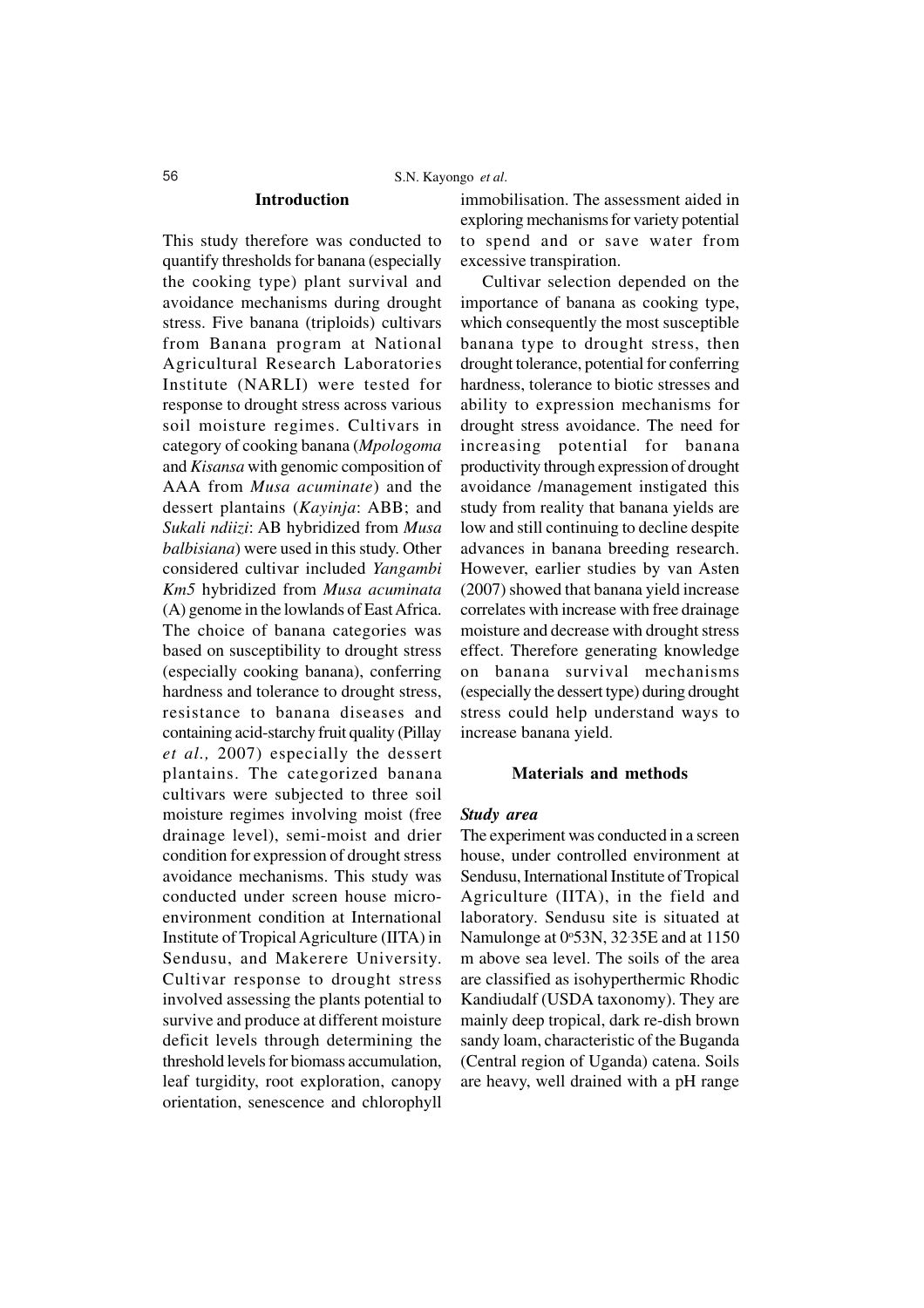of 5-6, and average organic matter levels of 2-3% in the surface horizons.

The climate of the area is tropical, with minimum and maximum temperatures of 15 and  $31^{\circ}$ C, respectively. The station experiences bimodal rainfall distribution of about 968.8 mm annually, with the main rains occurring from March to June (127.3 mm), while short rains fall between September and December (78.3 mm).

#### *Experimental layout*

The experiment was laid out in a completely randomised design with three replications. Treatments included moisture regime, variety and sampling time. Three levels involving three moisture regimes *viz* free drainage, the semi-moist and the drier condition. Five banana varieties, cv. *Mporogoma* and *Kisansa* (AAA) that are considered prone to drought stress (Bananuka, 1999) were control cultivars; cv. *Yangambi km5* (AAA) a low-land adapted triploid cultivar, were considered tolerant to drought stress possibly due to its water use efficiency and its responsive ereclophile morphological that enhance maximum solar radiation interception; cv. *Sukali ndiizi* (AAB) and cv. *Kayinja* (ABB) that are considered tolerant to drought stress. Different data parameters were collected at different times to enhance the assessment of the plant performance at various growth stages.

## *Materials used*

Materials used in the study included tissue cultured banana seedlings; steam sterilised soils free from soil microbes; perforated 30L buckets; polythene plastic for covering the bucket to control at least 95% soil evapo-transpiration; fertilisers (Muriate of potash) applied to ensure no nutrition deficiency across treatments; a steady-state porometer machine for collection of stomata conductance data; chlorophyll meter to measure the nutritive aspect of the plants; a protractor and compass for assessing the canopy structural behaviour (angle and folding) of the leaves.

#### *Treatments imposition*

Five tissue cultured seedlings (three months old) were planted each in a 30 L bucket and subjected to three moisture regimes. Moisture treatments were quantified based on the *pF* curves of <sup>10</sup>log matrix head of soil water (-*h*m/cm).The three levels of moisture regime were imposed as follows:  $(MD_1$ -moist soils)  $pF$ (soil water retention potential) 2.0-2.1 (moist; 0.1 - 0.13 bars) equivalent to field capacity of 90% M.A. (10% moisture deficit);  $(MD<sub>2</sub> = semi moist soils) pF 2.5-$ 2.7 (semi-moist; 0.4 - 0.51 bars) equivalent to soil moisture availability of 60% (40% moisture deficit); and  $(MD_3$ - dry soils)  $pF$ 2.8-2.9 (dry; 0.74 - 0.8 bars) equivalent to soil moisture availability of 30% (70% moisture deficit) (1 bar =  $0.986923$  atm =  $100 \text{ kPa} = 1.02 \text{ kg cm}^2$ .

The pressure extractions in bars for best results were setup at an average of 0.15 bars equivalent of  $\log_{1.0} (10^2)$  -  $\log_{1.5}$  $(10^2)$  for *pF* 2.0-2.1; then 0.45 bars equivalent of  $(\log_{3.5} (10^2) - \log_5 (10^2))$  for *pF*2.5-2.7); and 0.8 bars equivalent of  $(\log_7 (10^2)$ - $\log_{8.5} (10^2)$  for *pF* 2.8-2.9) through using ceramic plates. However, the ideal curve for *pF* (moisture retention potential) was obtained from literature by Kumar and Mittal (2010).

The *pF*-ranges for soil moisture regimes were maintained and monitored with pressure (in centibars) gauged tensiometers placed around the root zone of the selected potted plants per treatment structure to measure soil volumetric potential by gauging the soil water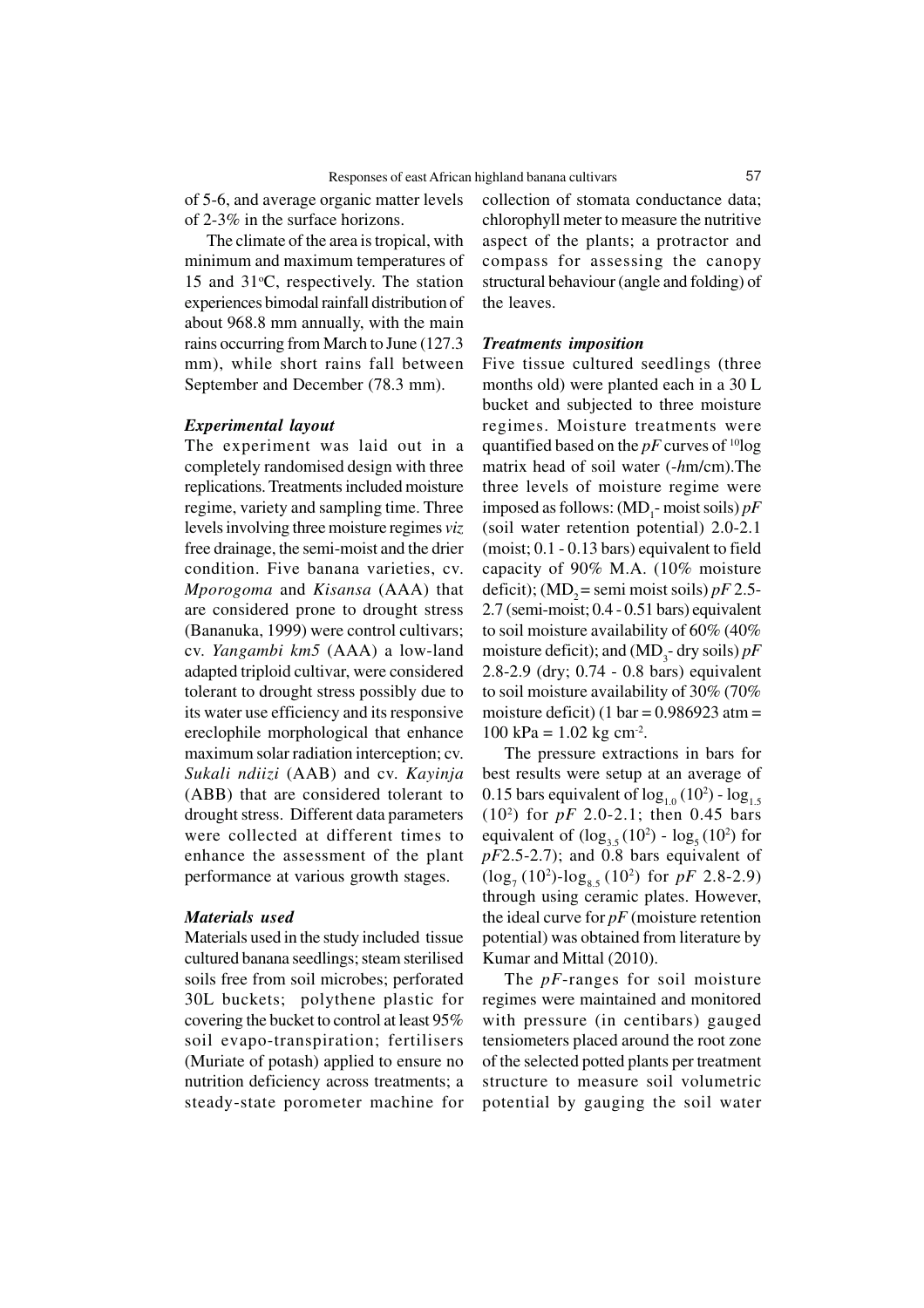equilibrium with the extraction pressure through a permeable cup in contact with the soil. Upon drying of the soil, water potential decreases and the pressure increases in the tensiometer vacuum. Conversely, the increase in soil water content through water addition for maintaining the *pF* ranges, decreases tension and lowers the vacuum gauge reading. Water volumes of 0.8, 0.6 and 0.4 L for minimum and maximum *pF* ranges of each treatment regime, were applied to plants after every 48 hours, to replace water lost through leaf transpiration. A weight model for the soil mass, water and the cumulative plant weight were also developed to enhance calibration of moisture treatment adjustments for maintenance within the required moisture ranges. The model variables included:

- (a) Cumulative weight of plant, involving cumulative increase in volume of the plant and biomass growth.
- (b) Soil water model,  $WSp_{i-i} = (W_b +$  $V_{H20}$ , Whereby:  $WSp_{11} = W^2$  Weight of soil at corresponding soil *pF* ranges:
- (i) *pF* range (2.0-2.1; 2.5-2.7; 2.8-2.9) based on *pF* curve sandy loam suction pressure;
- (ii) Weight of soil at  $pF$  level = weight of soil \* 2.65 \*  $(1 -_{\text{pore volume fraction}}) + \text{pore}$ volume fraction \* weight of soil \* relative saturation (ie weight soil at eg *pF* 2 = 76.85 - 76.85\*pore volume fraction  $+ 17.748*$  pore volume fraction; pore volume fraction = (weight soil at *pF*2-76.85)/(-76.85 +17.748));  $W_b$  = Weight of empty bucket;  $V_{H20}$  = Volume of water at indicated *pF* level. Soil volume\* Pore volume fraction\* relative saturation (ie

fraction of pores filled with water at the indicated *pF* level)

*Weight loss allometric nonlinear model* Calibration for weight loss depended on the developed logistic nonlinear model, involving discrete variables of plant biomass accumulation weight and soil mass at corresponding *pF* ranges, to predict the final weight for plant growth structures at free drainage as follows:

 $Y = ((TFW = (BAW) + (A = \pi r^2 h)) + (A - \pi r^2 h)$  $(WSp_{i,j} = SMV^*PVF^*RS) + Wb+VWA).$  $Y=3.5317x-695.26; R^2=0.9889$ 

 $Y =$  Final weight of plant, TFW = Total fresh weight of plant, BAW= Biomass Accumulation Weight,  $A =$  Volume of plant based on a= mx-b, where predicted A is based on slope of observed biomass less the intercept value on vertical axis.  $WSp_{i,j}$  = Weight of soil at corresponding soil  $pF$  ranges,  $W_b$  =Weight of empty bucket,  $V_{H20}$  = Volume of water at indicated  $pF$  level, SMV = Soil mass volume, PVF = Pore volume fraction, RS = Relative saturation and VWA=Volume of water Added.

The biomass accumulative weight was based on below ground (roots and corm) and above ground (stem, leaf number, leaf weight and area); and plant volume  $(\pi r^2 h)$ of the stem). Leaf area was based on length and width of the third most fully developed leaf (Turner, 2005) from the top of plant.

One plant per variety and treatment were destructively harvested every month to determine the corresponding weight of root and corm as a unit structure for the remaining plants in the experiment. Stem weight was based on plant height and girth (average top and bottom girth). The total weight of potted plants (plant, pot, water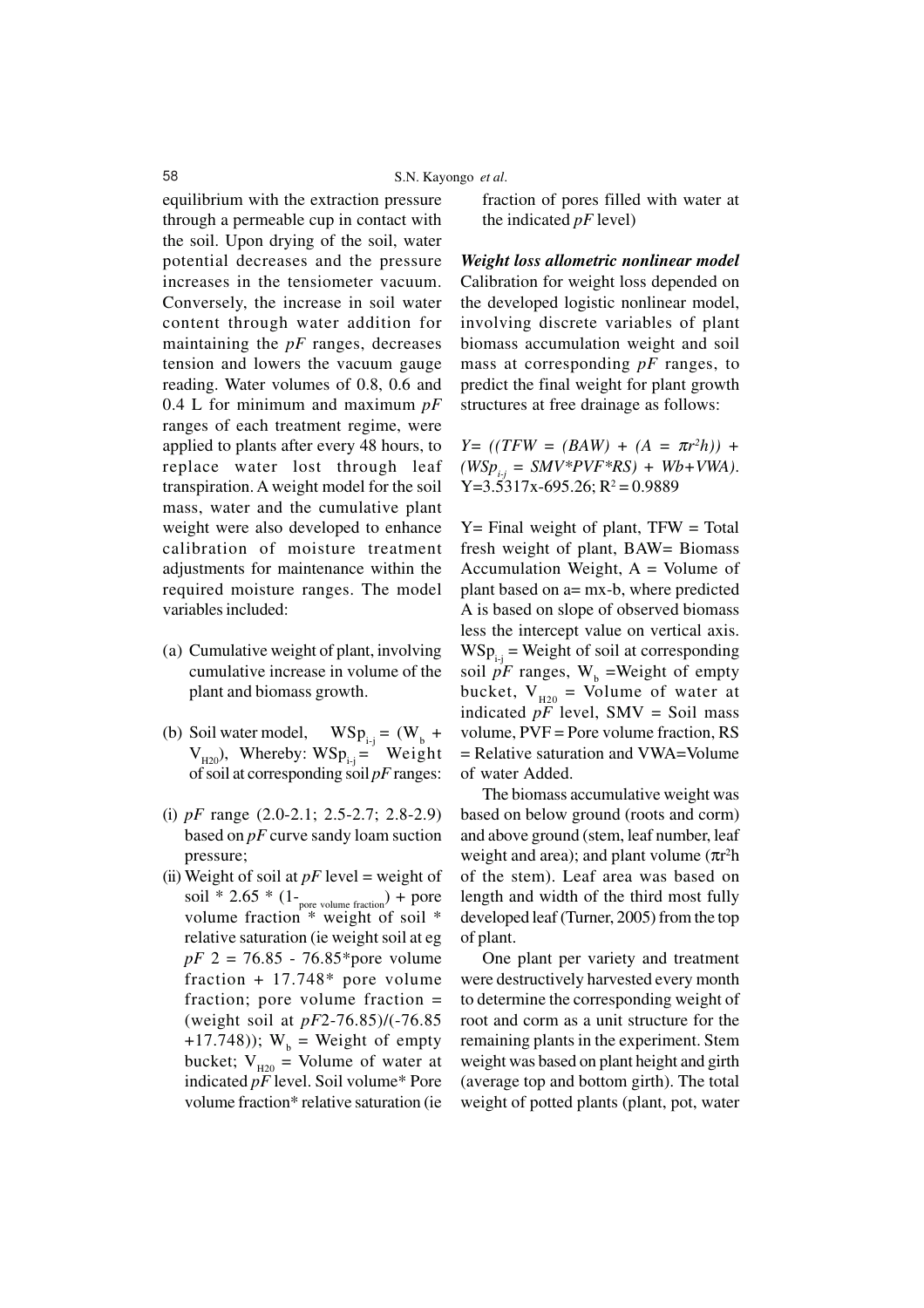and soil) at corresponding soil *pF* ranges was determined as follows:

Total weight of potted plant = *(pFR \* pFM\*RS\* Wbfd\*Web\* Wplt \* WspFL\* SV\*PVF\*B/d\*DMS\* Wb\* Sw)*

The quantified *pF* ranges for minimum and maximum levels for water addition to the bucket for the three moisture regimes (Moist, semi-moist and dry) was determined.

## **Data collection**

## *Plant biomass*

The responsive biomass accumulation was assessed fortnightly, beginning at 1 MAP, by taking measurements of plant height (cm), girth (cm), size of leaf lamina (Leaf length and width) and the number of productive tillers. All measurements on leaves were taken on the third leaf (Kumar, 2002) from the top due to its full expansion. Leaf area was calculated from the taken leaf lamina size by the constant factor of 0.688. Biomass accumulation parameters were assessed after every two weeks, to enhance the determination of the cumulative weight increase of the plant for collective maintenance of soil *pF* range treatments based on the plant absorption rate of moisture. Root growth and distribution were determined using morphological parameters of root girth size and specific root length (SRL,  $m g^{-1}$ ) Ostonen *et al*. (2007) as an indicator of soil environmental change in determining the length of fine roots. At the thirteenth week of plants growth, the experiment was terminated and all plants were harvested to assess the dry mater of the responsive and below ground biomass (roots).

# **Canopy structural architecture**

## *Leaf angle architectural behaviour*

Canopy leaf orientation is an important parameter for plant growth modeling. The behavioural component of the leaves in terms of leaf angle and folding, are a mechanism for combating the adverse effects of drought stress especially heat and moisture deficit. Leaf lamina is liable to change the standing angle and also fold to avoid excessive transpiration.

The leaf angle behavioral data (degrees) were collected on weekly basis using a geometry protractor for an exponential vertical-horizontal relationship between the mid leaf and the third most fully expanded leaf. Due to the stress and environmental effects induced in leaf angles (Tosserams *et al*., 1997), determination of canopy architecture is important in characterisation of susceptible cultivars. Consequently, average canopy leaf angle is used as a functional parameter in most photosynthetic models (Aries *et al*.,1993; Thornley and Johnson, 1993).

#### *Leaf folding behaviour*

A drastic decrease in soil water content, from the field capacity, can cause a stress situation of plant dehydration due to lack total soil available moisture (TAM) for plant growth. Leaf biomass is mostly deterred from expansion due to reduced leaf water potential (LWP), yet transpiration rate is high. By avoiding a dehydration phenomenon of excessive loss of leaf water, banana plants develop a mechanism of reducing the leaf evaporative surface area through folding the midrib of upper leaves (Kusaka, 2005). This mechanism improves the plant water use efficiency, and maintains a relatively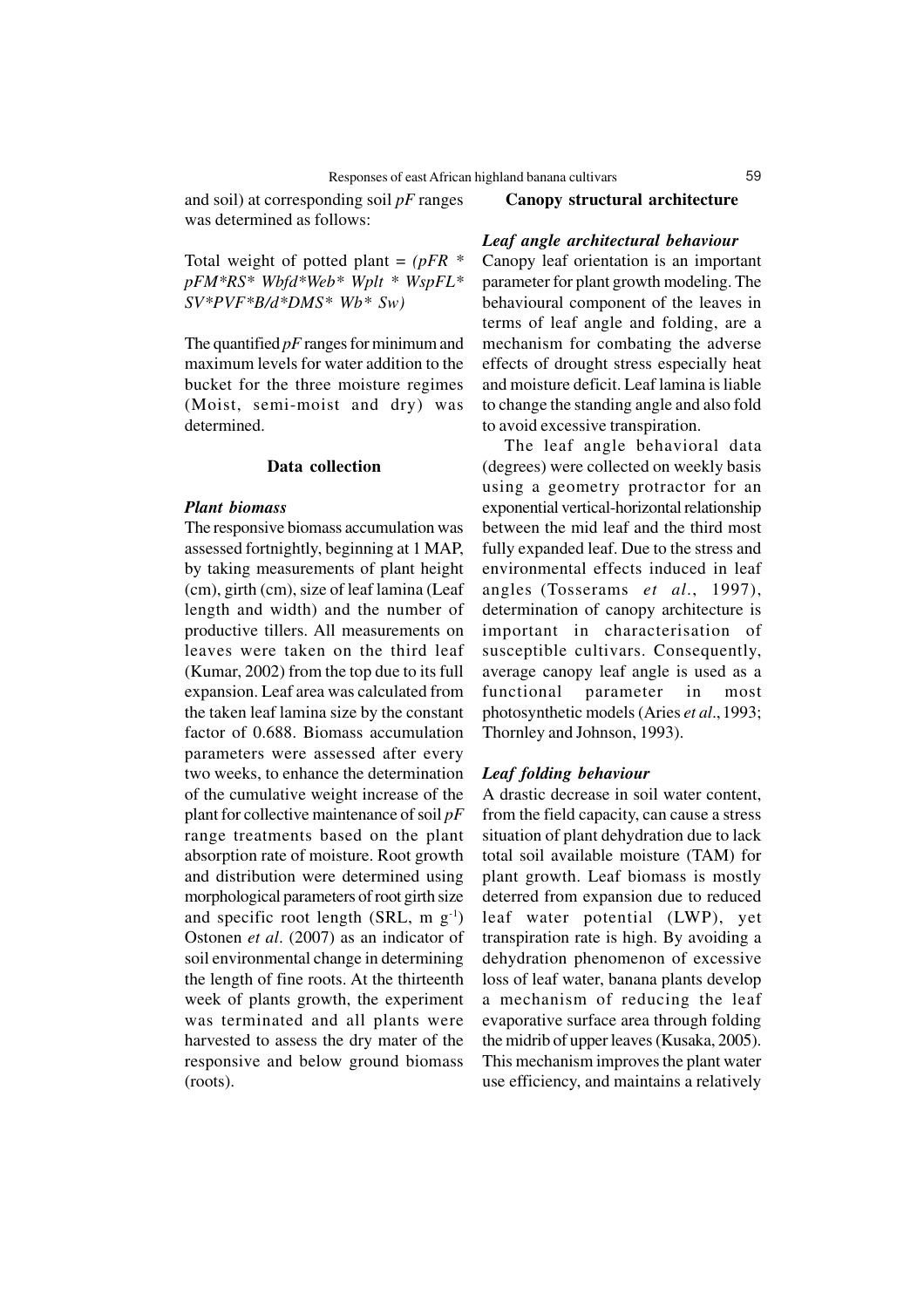positive leaf water potential and efficient stomata regulation of transpiration (Shmueli, 1953). Thus, data were collected on a weekly basis, to assess the degrees to which leaves of different banana cultivars exhibited the folding mechanism for enhancing control of excessive transpiration. A geometry compass was used at the middle of the third most developed leaf lamina and determined the folding by reading corresponding degrees on a protractor.

## *Leaf water content*

The relative leaf water content is a relevant physiological component for assessing the leaf osmotic potential. It is a variable for estimation of current water content of the leaf tissue, relative to the maximal water content it can hold at full turgidity, in a situation of moisture deficits. At subsequent destructive harvestings, a direct approach for assessment of leaf water content was adopted in the analysis, whereby a third fully expanded leaf from the plant apex was selected and cut out five leaf discs (diameter 0.5 cm) from the middle region.

The leaf discs were put in a vial after determining their fresh weight, and then rehydrated with 5 ml of distilled water and refrigerated at 4 °C for 48 hours. The leaf discs were then blotted with a dry piece of cloth, weighed and dried in the oven at  $70 \text{ °C}$  for  $72$  hours. The success in determining the sensitivity of banana cultivars to dehydration was based on the following formula:

RWC (%) = *[(FW-DW) / (TW-DW)] x 100* (Rampino, 2006) and Water loss rate (WLR) (Suprunova *et al.,* 2004)

Where  $FW =$  Fresh weight, TW or  $SW =$ turgidity or saturation weight and DW= dry weight. Therefore, the maintenance of a positive turgor under water stress is an indication of osmotic adjustment which is drought avoiding mechanism.

## *Transpiration process*

Transpiration and stomatal conductance are processes that appear to depend directly on leaf water potential, which in turn depends on the balance between evaporative demand and the ability of the plant to extract soil moisture (Azam-Ali, 1983). Transpiration is, therefore, a reliable indicator of stress initiation in the banana plants, although indirectly related to soil water deficits.

The sensitivity of banana plants to levels of soil moisture depletion justified the need for characterisation of physiological parameters, especially transpiration rate to water stress in identifying the initiation of stress, and in planning drought management accordingly. In obtaining the data, a weight loss method was adopted where potted buckets were covered with a plastic polythene sheet to atleast control 95 percent of soil evapo-transpiration and only allow loss of water through leaves transpiration. Treatments were maintained at determined *pF* levels corresponding to weight ranges of the soil mass, and the plant biomass. Volumes of transpired water were assessed after every 48 hours through weight loss in soil water model.

#### *Chlorophyll response*

Chlorophyll breakdown assessment is a valuable index method for evaluation of plant tolerance to drought stress (Paknejad *et al*., 2007). Drought stress affects photosynthetic process and also causes the malfunction of biochemical reactions (Lauer and Boyer, 1992). The photosystem11 (PS11) is highly sensitive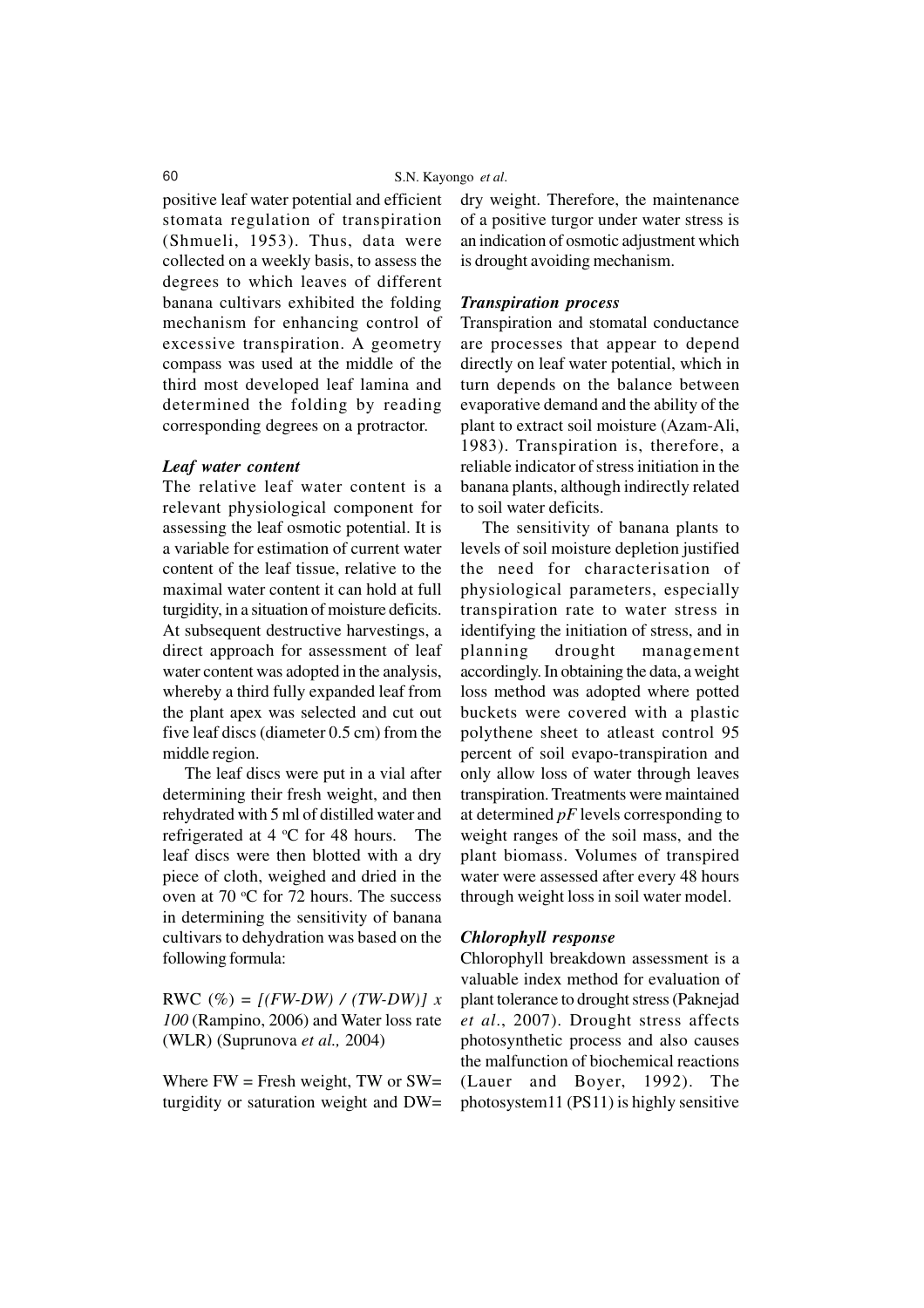to environmental limiting factors and its chemical reaction being adversely affected by drought stress (Cornic, 1994; Vazan, 2002). Therefore, data were taken from a noninvasive chlorophyll meter (SPAD; Minolta, Osaka, Japan) attached on the third unfolding banana leaf to determine the rate of  $N_2$  accumulation in leaves at varying moisture deficits and data collected at a monthly basis starting from the time when treatments were imposed to harvesting. A chlorophyll meter reading correlates well with analytical measurements of the chlorophyll content and with N concentrations in the leaves (Vos and Bom, 1993).

#### **Results and discussion**

#### *Below ground biomass*

Reduction in moisture availability (M.A.) from *pF* 2.0 to 2.5 showed a proportional reduction in fresh root biomass of 35.3% for cv Sukali ndiizi, more than other cultivars whose fresh weight loss ranged from 12.7 - 19.4% (Table 1). Further reduction of moisture availability from *pF* 2.5 to 2.8 significantly affected the cooking cv. *Mpologoma* by 54.4% loss in fresh root weight, cv. *Kisansa* 46.5%, *Sukali ndiizi* 43.0%, *Kayinja* 42.0% and *Yangambi Km5* with 40.0% (Table 1). Overall results, therefore, showed that in regards to root sensitivity to drought, highland banana cultivars conforming to triple AAA genome composition were more sensitive to moisture stress reduction than cultivars belonging to AAB and ABB genomes. However, lowland cultivar, *Yangambi Km5,* was least affected by moisture reduction. This suggested the possibility of possessing expressive traits adaptable to drought. In earlier studies by Sebuwufu *et al*. (2004), 90% of the variations in root growth were attributed to variation in shoot development which is similarly affected by moisture deficit. Similarly, Blomme (1996) also reported positive correlations between root traits and above ground plant characteristics. Therefore, with the reduction in fresh weights, suggestions of resulting effects were attributed to affected plant shoot due to moisture deficit.

#### *Root characteristics*

Most root sizes were less than 1cm in diameter, with girth size not significantly different across cultivars, but by moisture regimes. The small root size and girth indicated the presence of more lateral roots and therefore led to suggestion that more root length occurred in small roots with diameter <1 cm (Fig. 1). Significant average root lengths across moisture deficit levels were observed for *pF* 2.0, 2.5 with cv. *Mpologoma* at 38.4, 49.4, 29.4 cm, and cv *Sukali ndiizi* at 53.3, 45.9 and 32.7 cm, respectively across moisture deficit regimes (Table 1). Cooking type of cultivars attained the maximum root lengths (MRL), with *Kisansa* (AAA) exhibiting 118, 114.4 and 80.9 cm at *pF* 2.0, 2.5 and 2.8, respectively. The cultivar also attained a root tissue density of 161, 74 and 69 corresponding to *pF* 2.0, 2.5 and 2.8, respectively; whilst, cv. *Mpologoma* had 96.9, 109.2 and 84.3 cm and root tissue density of 130, 100 and 71 for the respective moisture levels (*pF* 2.0, 2.5 and 2.8) (Table 1).

The observation suggests that higher proportion of tissue density and length potentially develops in a more moisture stressful condition, partly due to development in search for moisture. Cultivar *Kayinja* (77.4, 91.8 and 73.3 cm) and *Yangambi Km5* (76.9, 81.8 and 83.2 cm) exhibited the most limited length of root and were not significantly different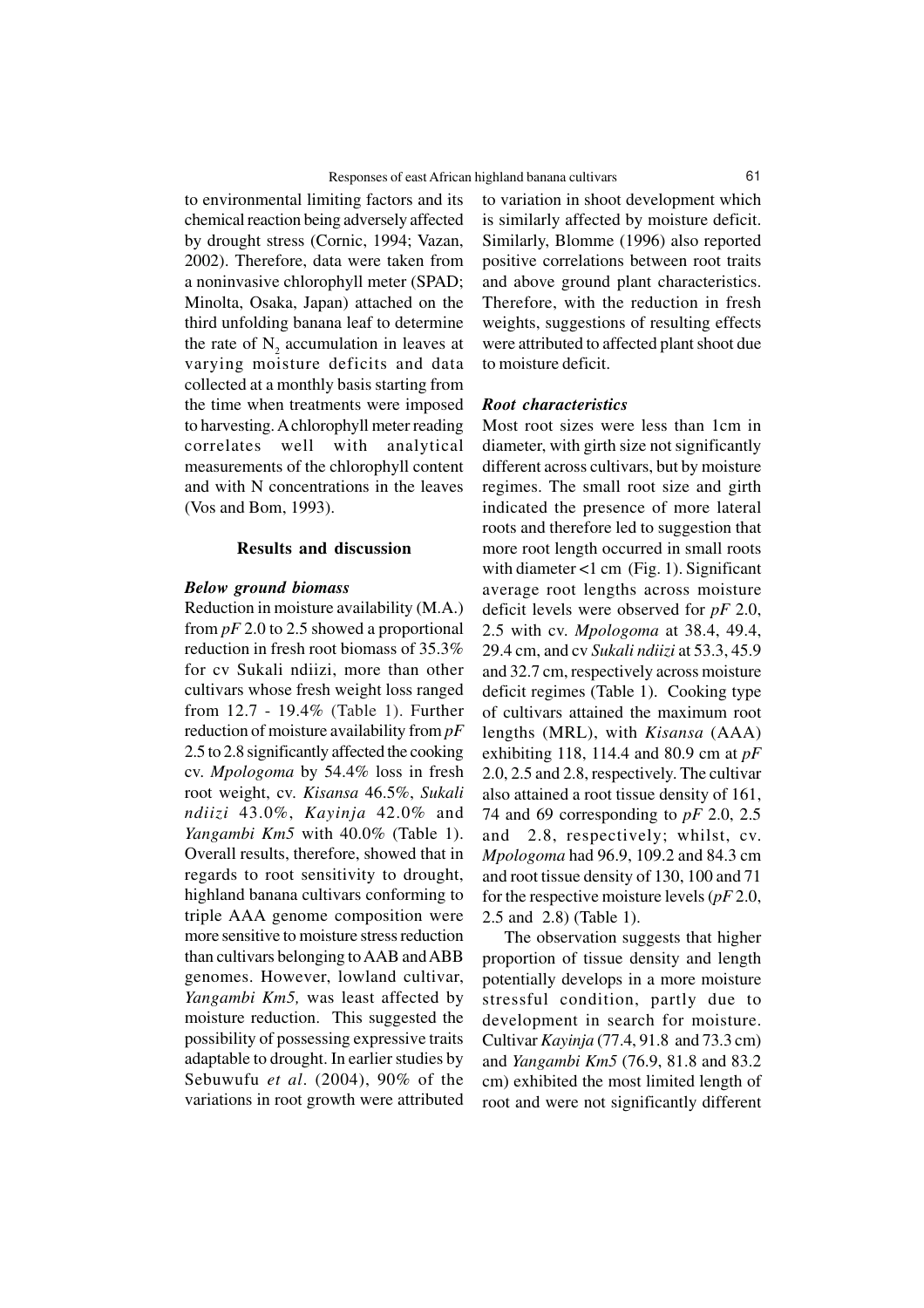| Cultivar      |                            |            | Root biomass |                      |             | Girth              |                   |                  |                            |                 |                     |
|---------------|----------------------------|------------|--------------|----------------------|-------------|--------------------|-------------------|------------------|----------------------------|-----------------|---------------------|
|               | Moisture<br>regime<br>(pF) | Fresh<br>g | Dry          | Prop fresh<br>$(\%)$ | ARL<br>(cm) | <b>MRL</b><br>(cm) | <b>RTD</b><br>(n) | <b>RM</b><br>(g) | <b>SRL</b><br>$(m g^{-1})$ | $(r^2)$<br>(mm) |                     |
| Kayinja       | 2.0                        | 69.2       | 13.6         | 36.4                 | 77.4        | 88                 | 127.3             | 0.286            | 0.45                       |                 |                     |
| (ABB)         | 2.5                        | 55.8       | 12.6         | 19.4                 | 43.4        | 91.8               | 80                | 138.0            | 0.315                      | 0.45            |                     |
|               | 2.8                        | 32.4       | 11.8         | 42.0                 | 34.4        | 73.3               | 62                | 104.6            | 0.329                      | 0.50            |                     |
| LSD(0.05)     |                            | 23.3       | 5.3          | 7.1                  | 30.3        |                    |                   |                  |                            |                 |                     |
| $CV(\%)$      |                            | 18.3       | 17.2         | 8.2                  | 16.6        |                    |                   |                  |                            |                 |                     |
| Mpologoma     | 2.0                        | 80.6       | 13.9         | 38.4                 | 96.9        | 130                | 296.4             | 0.130            | $0.55^{\mathrm{a}}$        |                 | S.N. Kayongo et al. |
| (AAA)         | 2.5                        | 65.5       | 12.2         | 18.7                 | 49.4        | 109.2              | 100               | 349.0            | 0.142                      | 0.60            |                     |
|               | 2.8                        | 29.9       | 10.1         | 54.4                 | 29.4        | 84.3               | 71                | 142.6            | 0.206                      | 0.59            |                     |
| LSD(0.05)     |                            | 58.6       | 5.0          |                      | 8.3         | 72.6               |                   |                  |                            |                 |                     |
| $CV(\%)$      |                            | 33.3       | 14.3         |                      | 9.3         | 33.1               |                   |                  |                            |                 |                     |
| Sukali ndiizi | 2.0                        | 94.4       | 14.9         | 53.3                 | 102.8       | 90                 | 373.7             | 0.143            | 0.63                       |                 |                     |
| (AB)          | 2.5                        | 61.1       | 12.7         | 35.3                 | 45.9        | 102.6              | 81                | 168.1            | 0.273                      | 0.48            |                     |
|               | 2.8                        | 34.8       | 10.6         | 43.0                 | 32.7        | 72.3               | 72                | 115.5            | 0.283                      | 0.50            |                     |
| LSD(0.05)     |                            | 43.5       | 4.7          |                      | 12.2        | 34.6               |                   |                  |                            |                 |                     |
| $CV(\%)$      |                            | 29.2       | 14.4         |                      | 12.3        | 16.5               |                   |                  |                            |                 |                     |

**Table 1. Root growth, development and distribution of selected banana cultivars across different moisture regimes**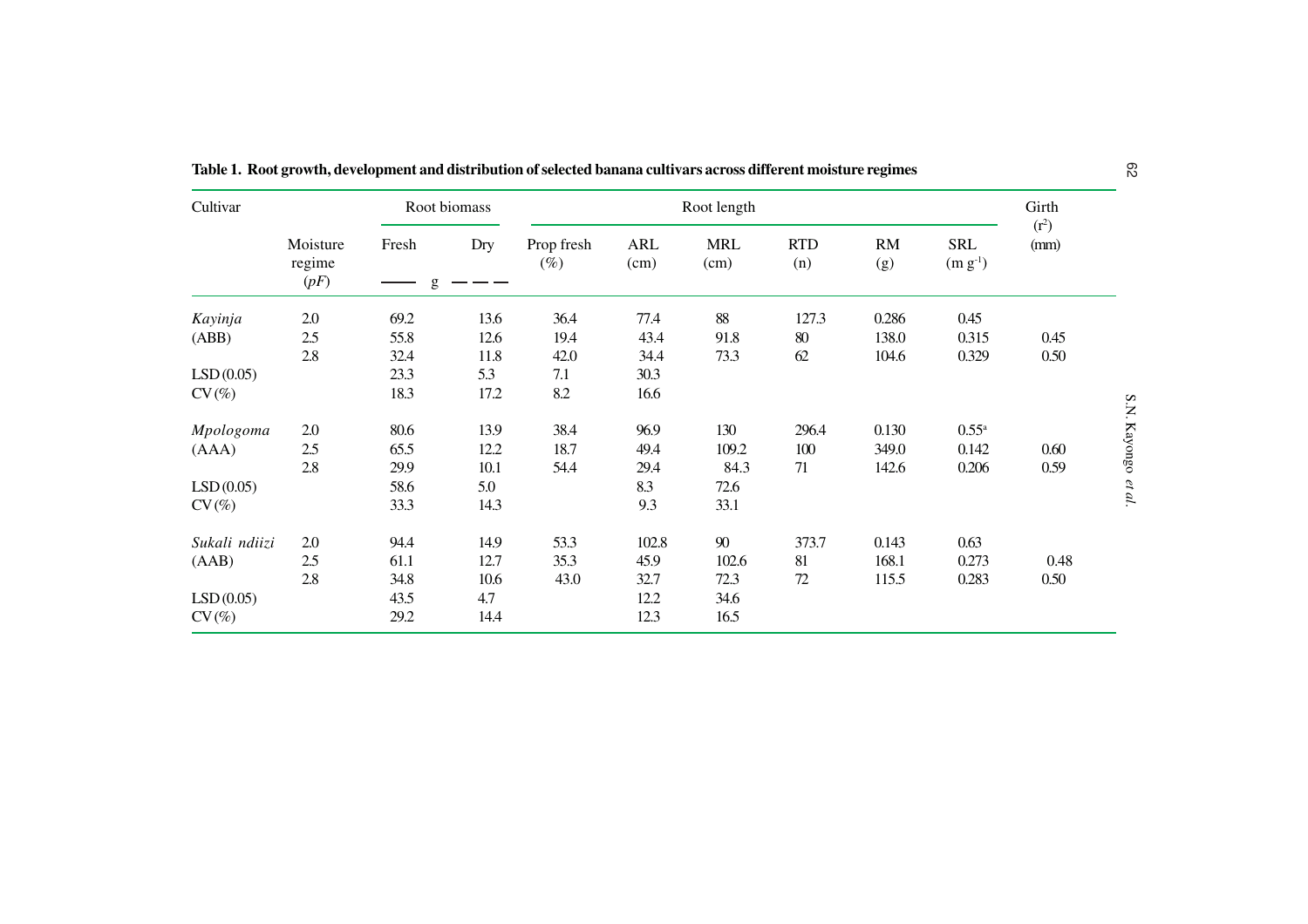| Cultivar | Root biomass               |       |     |                      | Girth              |                    |                   |                  |                            |                                                                                                                                                                                                                               |
|----------|----------------------------|-------|-----|----------------------|--------------------|--------------------|-------------------|------------------|----------------------------|-------------------------------------------------------------------------------------------------------------------------------------------------------------------------------------------------------------------------------|
|          | Moisture<br>regime<br>(pF) | Fresh | Dry | Prop fresh<br>$(\%)$ | <b>ARL</b><br>(cm) | <b>MRL</b><br>(cm) | <b>RTD</b><br>(n) | <b>RM</b><br>(g) | <b>SRL</b><br>$(m g^{-1})$ | $(r^2)$<br>(mm)                                                                                                                                                                                                               |
|          |                            | g     |     |                      |                    |                    |                   |                  |                            |                                                                                                                                                                                                                               |
|          |                            |       |     |                      |                    |                    |                   |                  |                            |                                                                                                                                                                                                                               |
|          |                            |       |     |                      |                    |                    |                   |                  |                            |                                                                                                                                                                                                                               |
|          |                            |       |     |                      |                    |                    |                   |                  |                            |                                                                                                                                                                                                                               |
|          |                            |       |     |                      |                    |                    |                   |                  |                            |                                                                                                                                                                                                                               |
|          |                            |       |     |                      |                    |                    |                   |                  |                            |                                                                                                                                                                                                                               |
|          |                            |       |     |                      |                    |                    |                   |                  |                            | For any amplit and the control of the control of the control of the control of the control of the control of the control of the control of the control of the control of the control of the control of the control of the con |
|          |                            |       |     |                      |                    |                    |                   |                  |                            |                                                                                                                                                                                                                               |
|          |                            |       |     |                      |                    |                    |                   |                  |                            |                                                                                                                                                                                                                               |
|          |                            |       |     |                      |                    |                    |                   |                  |                            |                                                                                                                                                                                                                               |
|          |                            |       |     |                      |                    |                    |                   |                  |                            |                                                                                                                                                                                                                               |

**Table 1. Condt.**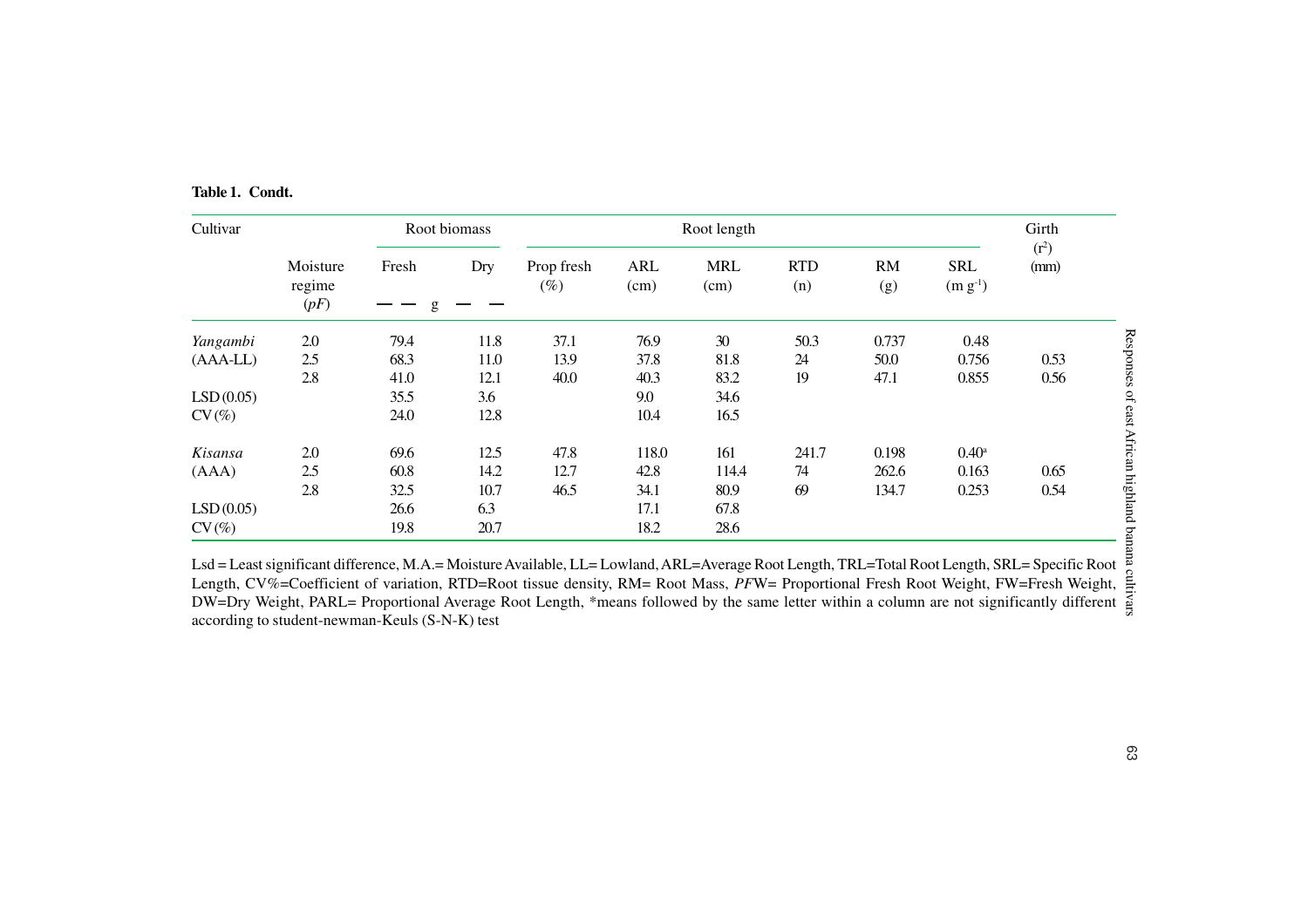64 S.N. Kayongo *et al*.



**Figure 1. Banana root length at harvest**

across moisture deficit levels. Cultivar *Yangambi Km5* had the lowest density of roots at 30, 24, and 19 for the *pF* 2.0, 2.5 and 2.8, respectively.

The low root tissue density was attributed to the narrow shoot nature of cv. *Yangambi Km5* from the compensation point, than to the effect of moisture deficit. The proportional change in average root length (ARL) (Fig. 1), as a result of increased moisture deficit, showed a tremendous effect of drought stress. Cultivar *Mpologoma* exhibited more root mass 296.4, 349.0 and 142.6 g and cv. Kisansa with 241.7, 262.6 and 134.7 g for the *pF* 2.0, 2.5 and 2.8, respectively. Cultivar Sukali ndiizi equally exhibited high root mass (373.7, 168.1 and 115.5 g) for *pF* 2.0, 2.5 and 2.8, respectively. The exhibition of high root mass among the cooking type of cultivars is an indication of efficient shoot/root ratio.

High root mass, therefore, puts the cooking type of cultivars to being sensitive to drought stress during moisture deficit. Cultivars Kayinja and Yangambi Km5 exhibited lower root mass (127.3, 138.0, 104.6; and 50.3, 50.0 and 47.1 g for the *pF* 2.0, 2.5 and 2.8, respectively. The possession of low root mass was suggested to be a drought adaptive mechanism to the plant since relatively little volume of water may be absorbed for plant growth.

#### *Specific root length*

The lowest Specific root length (SRL) (SRL =*L/M = L / RTD\*V = L / RTD*  $(\pi D2/4)^*L$  where L/M= length –to mass ration: RTD= root tissue density: D=root diameter) were exhibited by cv *Mpologoma* (0.130 m g-1), cv. *Kisansa* (0.198 mg-1) and cv. *Sukali ndiizi* (0.143 mg-1) (Table 1) at *pF* 2.5 correlating with a larger leaf surface area. However, cultivars *Kayinja* and *Yangambi Km5* scored significantly higher SRL (0.3 and  $0.7 \,\mathrm{mg}^{-1}$ , respectively), hence proving the increase of SRL to decreasing leaf area (Figs. 1 and 2). Progressively, increased SRL with increased moisture deficit coincided with reduced leaf surface hence a low shoot/root ratio.

With similar phenomena, Eissenstat and Yanai (1997) assumed root length and root mass (RM) to be proportional to resource acquisition and plant maintenance, respectively. High SRL, with decreased moisture deficit concurred with Withington *et al.* (2006) observation that long and thin roots (high SRL) were the below ground equivalent of thin leaves and leaf area could be estimated from cord roots (Gousseland, 1983), and changes in the rate of shoot growth result on an effect in root growth (Blomme *et al*., 2008). Although cv. *Mpologoma*, and cv. *Kisansa* attained a higher root length (Table 1), their proportion of root length and density reduction due to moisture deficit indicated that they were most susceptible to moisture deficit. But their potential for a large leaf area proved a relationship for efficient utilisation of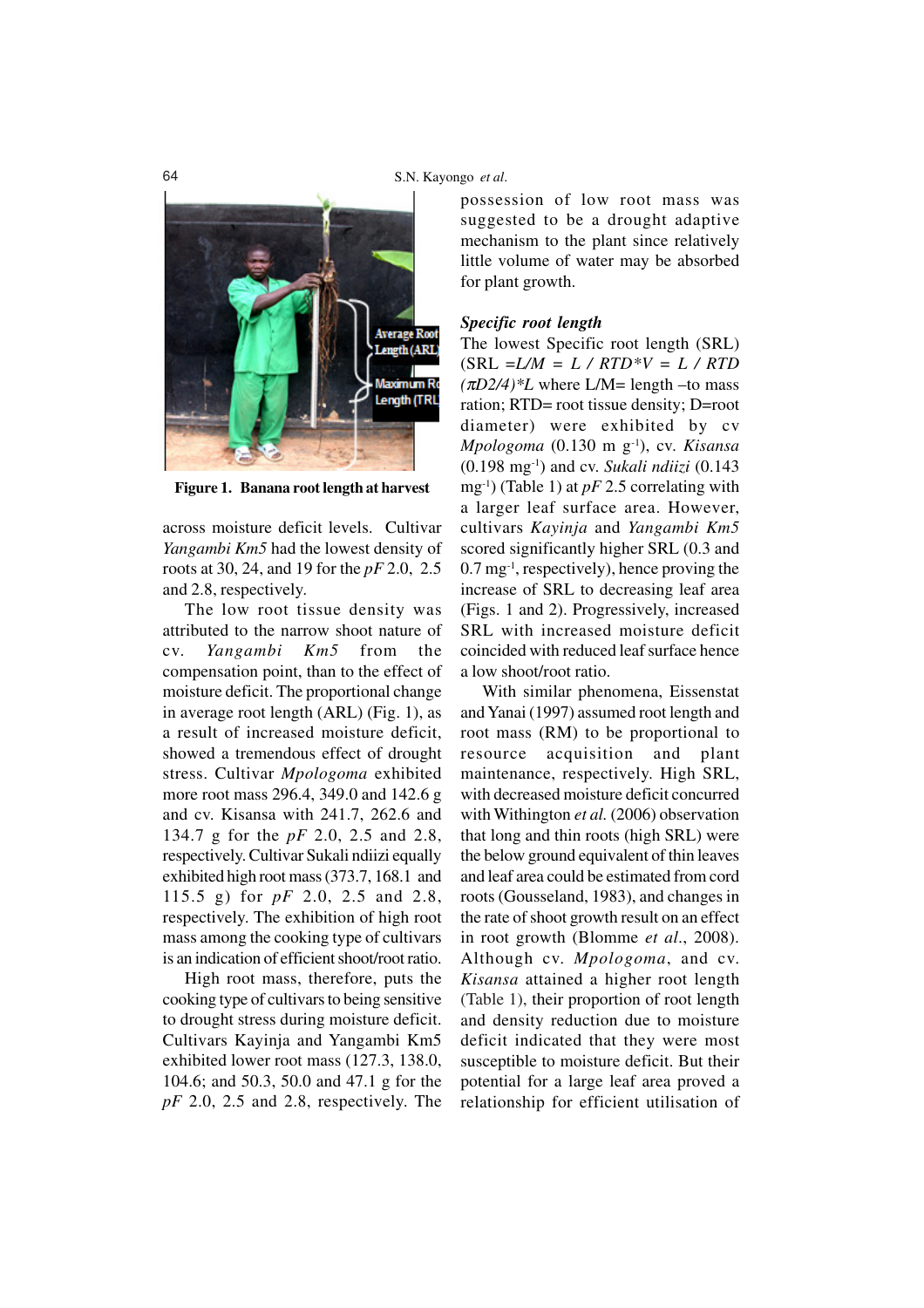Variety specific root threshold level



**Figure 2. Root length of selected banana cultivars across moisture deficit regimes.**

available moisture but not water saving due to limited root distribution across continued moisture deficit levels.

At *pF* 2.5, values of 0.142 and 0.163 mg-1 were observed as levels for the specific root length development of cv. *Mpologoma* and *Kisansa,* respectively (Fig. 2). Further increment in moisture deficit level to *pF* 2.8 would increase the SRL value with limited root mass, while increases in the available soil moisture to *pF* 2.0 increase the root tissue density. However, cv. *Sukali ndiizi* developed high root tissue density (RD) due increased availability soil moisture (*pF* 2.0) than the lowered moisture levels, suggesting < *pF* 2.5 as the threshold level at a value of  $0.273$  m g<sup>-1</sup> (Table 1 and Fig. 1). The validity of the observation could be proved with the narrow leaf length and low shoot/ root ratio.

## *Relative root dry weight*

The mean root dry weight was expressed as relative percentage to the fresh weight. The relative dry matter of root was generally higher among plants at *pF* 2.8 M.A. (stressed cultivars) than plant growth at free drainage level (Table 1). Cultivar *Kayinja* exhibited the highest dry root weight (36.5%), followed by cv. *Mpologoma* (33.7%), cv. *Sukali ndiizi* (30.3%) and cv. *Kisansa* (33.0%) and cv. *Yangambi Km5* (29.5%) for the *pF* 2.8. This suggests potential for substrates concentration in moisture stressed than non stressed roots, which could be driven by increase in temperature and probably the pressure in the root zone. The threshold levels for both fresh and dry biomass matter were observed at *pF* 2.5 based on the relative slope of the curves for all cultivars.

The hierarchal order of hydration within the stressed plants (*pF* 2.8M.A.) were indicated among cv. *Kayinja* (1.74g  $H_2$ 0/ DM g<sup>-1</sup>), cv. *Mpologoma* (1.97 g H<sub>2</sub>0/ DM  $g^{-1}$ , cv. *Kisansa* (2.03 g H<sub>2</sub>0/ DM  $g^{-1}$ ), and *Sukali ndiizi* (2.30 g H<sub>2</sub>0/ DM  $g^{-1}$ ) and cv. *Yangambi Km5* (2.38 g H<sub>2</sub>0/  $DM g^{-1}$ ). The order indicated that cultivar *Yangambi Km5, Sukali ndiizi* and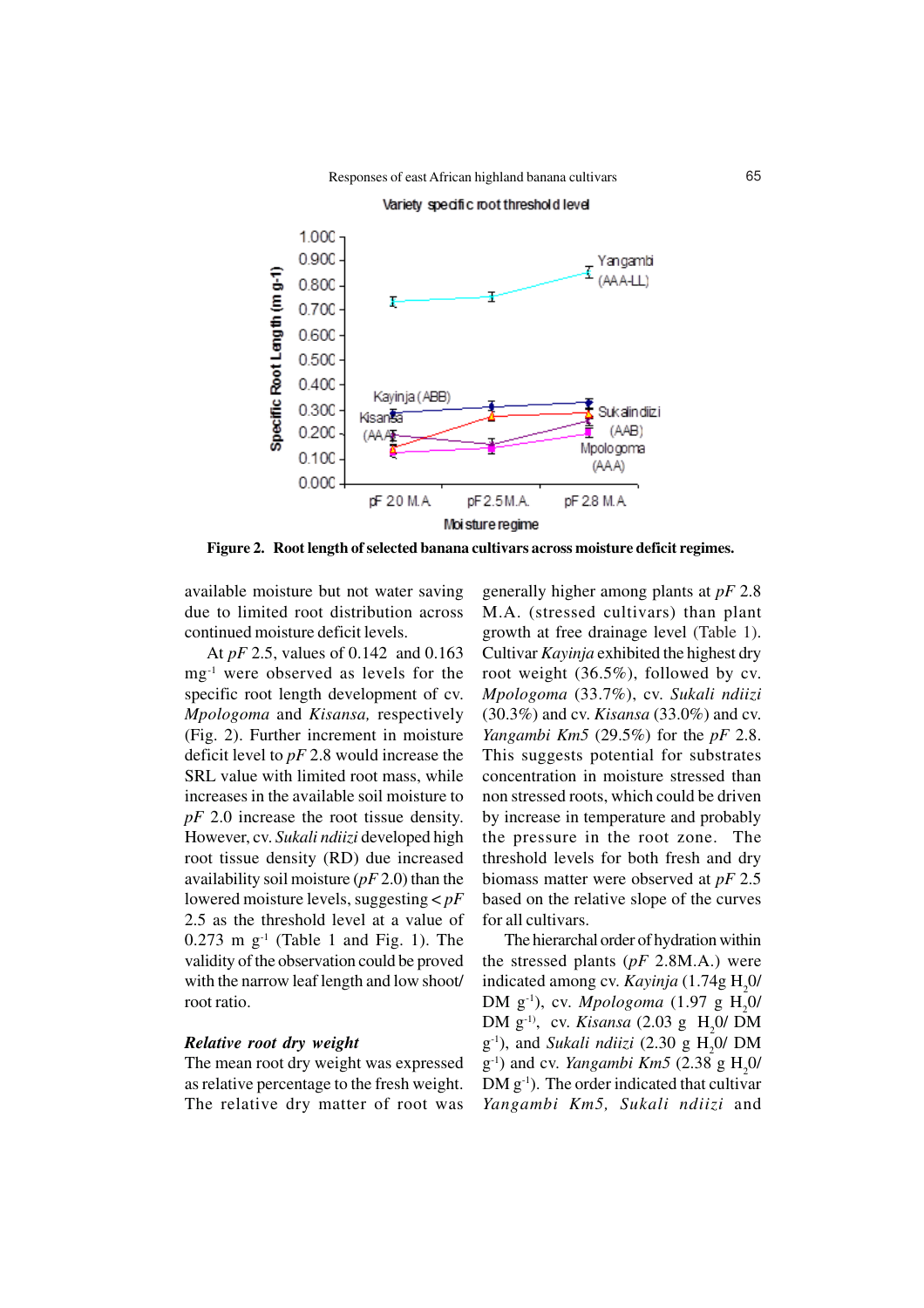*Kisansa* used relatively more water to produce a single unit of dry matter, suggesting the potential for root desiccation during drought period.

#### **Above ground biomass**

**Plant height (1MAT imposition).** At field capacity (*pF* 2.0 MA level), plants attained the highest plant height (67 - 86 and 64 - 93 cm), respectively. However, increase in height slowed gradually at 60 -83 cm high (*pF* 2.5 M.A) and 46-64 cm (*pF* 2.8 M.A.), especially during 2008b season. The difference in height across moisture deficit levels, exhibited a clear indication of the impact of moisture stress on the plant's potential to grow tall. Cultivars, *Mpologoma*, *Kisansa*, *Kayinja* and *Yangambi Km5* were relatively short species (67-76cm and 64-82 cm for 2008A and B seasons) even at field capacity level (Fig. 3). The observed significant

reductions in plant height were attributed to decreased available moisture that caused retarded plant growth.

## *Stem girth development*

Average threshold girth sizes were 12.6 cm (*Yangambi Km5*), 13.5 cm (*Mpologoma*) and 14.0 cm for *Kisansa*. However, a significant limitation of stem development was observed with continuous increase in moisture stress. At harvest, with *pF* 2.5., cv. *Sukali ndiizi* (19.3; 24.0 cm) and cv. *Kayinja* (18.8; 18.6 cm) cv. *Mpologoma* (16.5; 16.8 cm) exhibited the largest stem circumference than cv. *Yangambi Km5* (15.5; 13.9 cm) and cv. *Kisansa* (15.2; 16.4 cm) (Fig. 4) for 2008 A and B seasons, respectively. However, at *pF* 2.5, the stem enlargement potential of cv. *Kayinja*, *Sukali ndiizi* and cv. *Kisansa* tolerated the reduction in available moisture much more than cv. *Yangambi Km5*, cv. *Mpologoma*. With



**Figure 3. Mean plant height of cultivars across various moisture regimes.**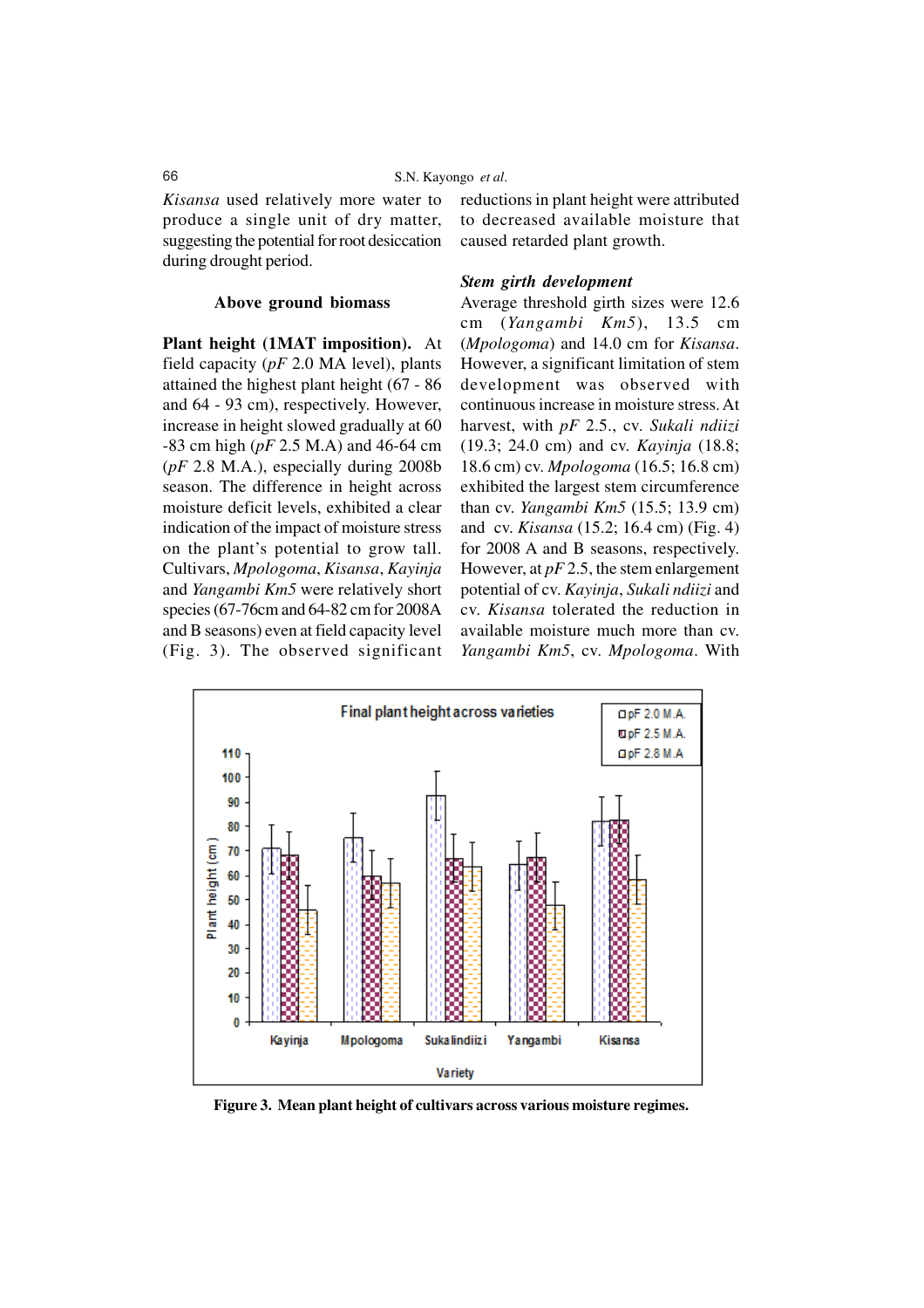the increased moisture deficit of severe stress environment (*pF* 2.8), cv. *Kisansa* (10.2; 11.0 cm), cv. *Yangambi Km5* (10.6, 11.0 cm) and cv. *Mpologoma* (10.5; 12.2 cm) were highly stressed than cv. *Kayinja* (12.6cm; 12.5cm) and cv. *Sukali ndiizi* (12.2; 12.5 cm) (Fig. 4) for 2008 A and B seasons, respectively.

#### *Cultivar leaf area expansion*

Leaf area expanded in size with maximum water availability (*pF* 2.0.) and diminished subsequently upon reduction in soil available water (Fig. 6). Similar effects were observed by Alves (2004) on limited leaf area expansion of cassava due to water deficit. However at field capacity (free drainage), cv. *Sukali ndiizi* (0.275; 0.271cm<sup>2</sup> ), and *Kisansa* (0.519; 0.209 cm<sup>2</sup> ) produced the largest leaf area than cv. *Kayinja* (0.191; 0.181 cm<sup>2</sup> ), *Mpologoma* (0.171; 0.189 cm<sup>2</sup>) and cv.

*Yangambi Km5* (0.092 cm<sup>2</sup>) for 2008 A and B seasons, respectively. The increase in moisture deficit from *pF* 2.0 - 2.5 affected the plant's potential for leaf area expansion by 30.7% (*Kayinja*), 31% (*Sukali ndiizi*) and *pF* 2.8 (*Mpologoma*) (Fig. 5).

The scores led to a suggestion that for proper leaf expansion in size, moisture should be maintained at field capacity level, hence, the threshold controlled at *pF* 2.0. Upon reducing the available moisture from *pF* 2.0 to 2.5, the leaf area of cv. *Kayinja* gradually diminished immediately from 0.162 cm<sup>2</sup>, correlating with the  $18.3\%$ proportion of leaf size reduction. Cultivar *Kisansa* and *Yangambi Km5* possessed a similar mode of significant deviated in leaf size reduction when the available moisture was decreased from *pF* 2.5 to 2.8, hence indicating a threshold value of 0.099 and  $0.090 \text{ cm}^2$ , respectively.



**Figure 4. Cultivar stem girth across moisture regimes.**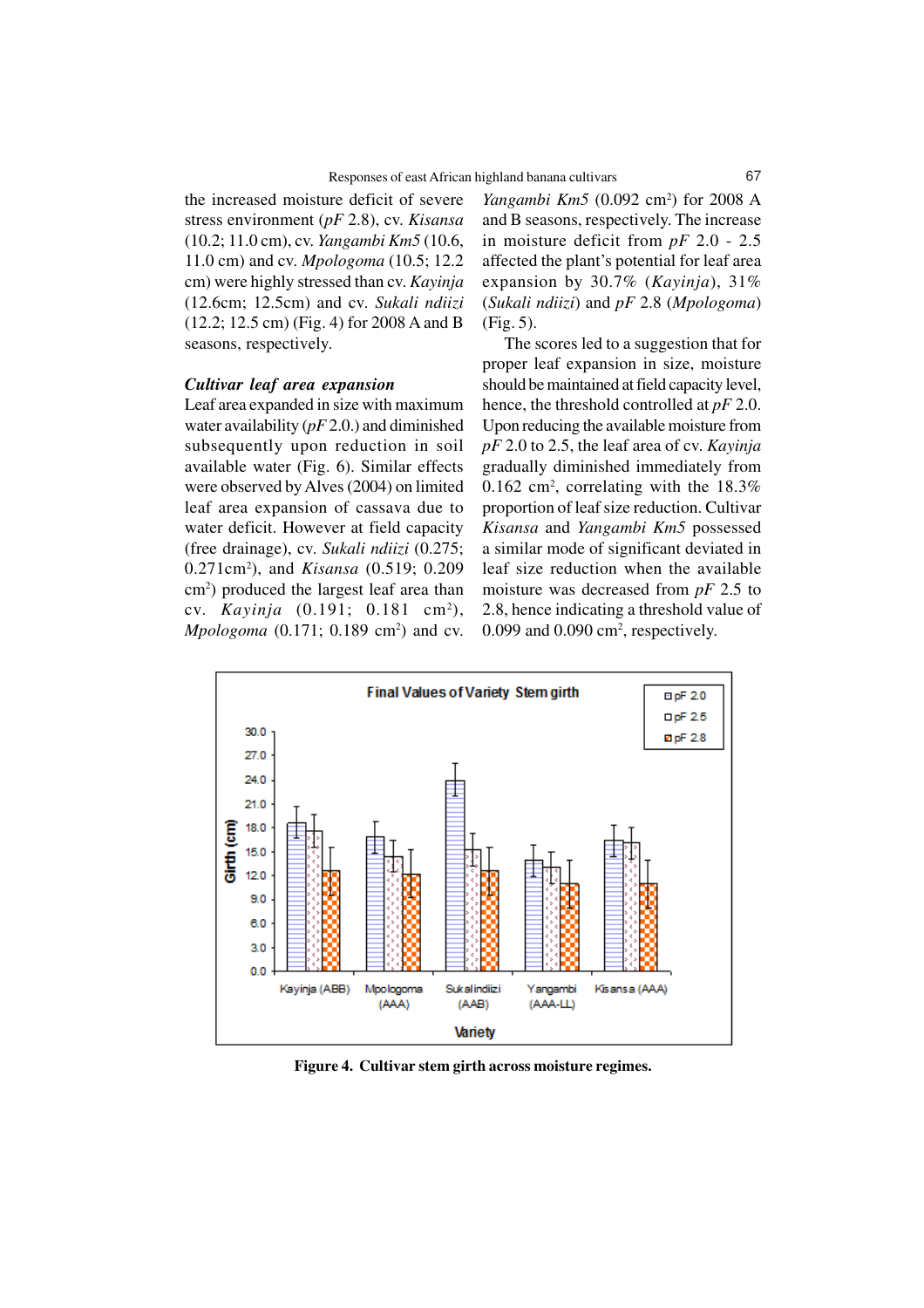68 S.N. Kayongo *et al*.



**Figure 5. Leaf expansion potential of selected banana cultivars.**

## *Fresh biomass development and quantification*

The quantification of fresh biomass (leaf, stem, corm and roots) was conducted cumulatively with destructive sampling for four plant growth months beginning at one month after sucker establishment (1MASE). At harvest (4MASE), cv. *Sukali ndiizi* (AAB) developed the highest average fresh biomass (2980, 1264 and 819 g for *pF* 2.0, 2.5 and 2.8, respectively) (Table 2), (Fig. 6), indicating a cumulative proportion decrease of 58.0 and 48.0% in weight upon available moisture reduction from *pF* 2.0 to 2.5 and 2.5 to 2.8 levels.

The cooking cultivars (*Kisansa* and *Mpologoma*) developed well with 2217.5, 1050.5 and 685 g (cv. *Mpologoma*) and 2278.5, 1265.5 and 654.5 g (cv. *Kisansa*) for *pF* 2.0, 2.5 and 2.8, respectively. This indicated a cumulative proportion decrease , reduction from *pF* 2.0 to 2.5; with 69% and 52% from *pF* 2.5 to 2.8 levels, respectively (Fig. 6). Subsequently, cv. *Kayinja* (ABB) finally weighed 2358.5, 1113 and 659.5 g for *pF* 2.0, 2.5 and 2.8 levels (Table 2) with cumulative proportion decrease of 31 and 68% for moisture reduction from *pF* 2.0 to 2.5 and 2.5 to 2.8 levels, respectively. The results showed cv. *Kayinja* susceptibility to fresh biomass loss when moisture deficit levels decreased from *pF* 2.5 to 2.8. The threshold critical points for cultivar susceptibility to drought stress were first determined through comparison of cooking banana cultivars (*Mpologoma* and *Kisansa*) with genomic composition of AAA together with the dessert cultivar of AAB (*Sukali ndiizi*).

Biomass loss was observed when moisture deficit levels were increased from *pF* 2.0 to 2.5 (Table 2). However, in comparison of cooking banana cultivars and cv. *Kayinja* (ABB), the lowest fresh biomass was produced with cv. *Kayinja* at *pF* 2.0 with a less gradual decrease in weight than the cooking cultivars of *Mpologoma* and cv. *Kisansa* (Fig. 6).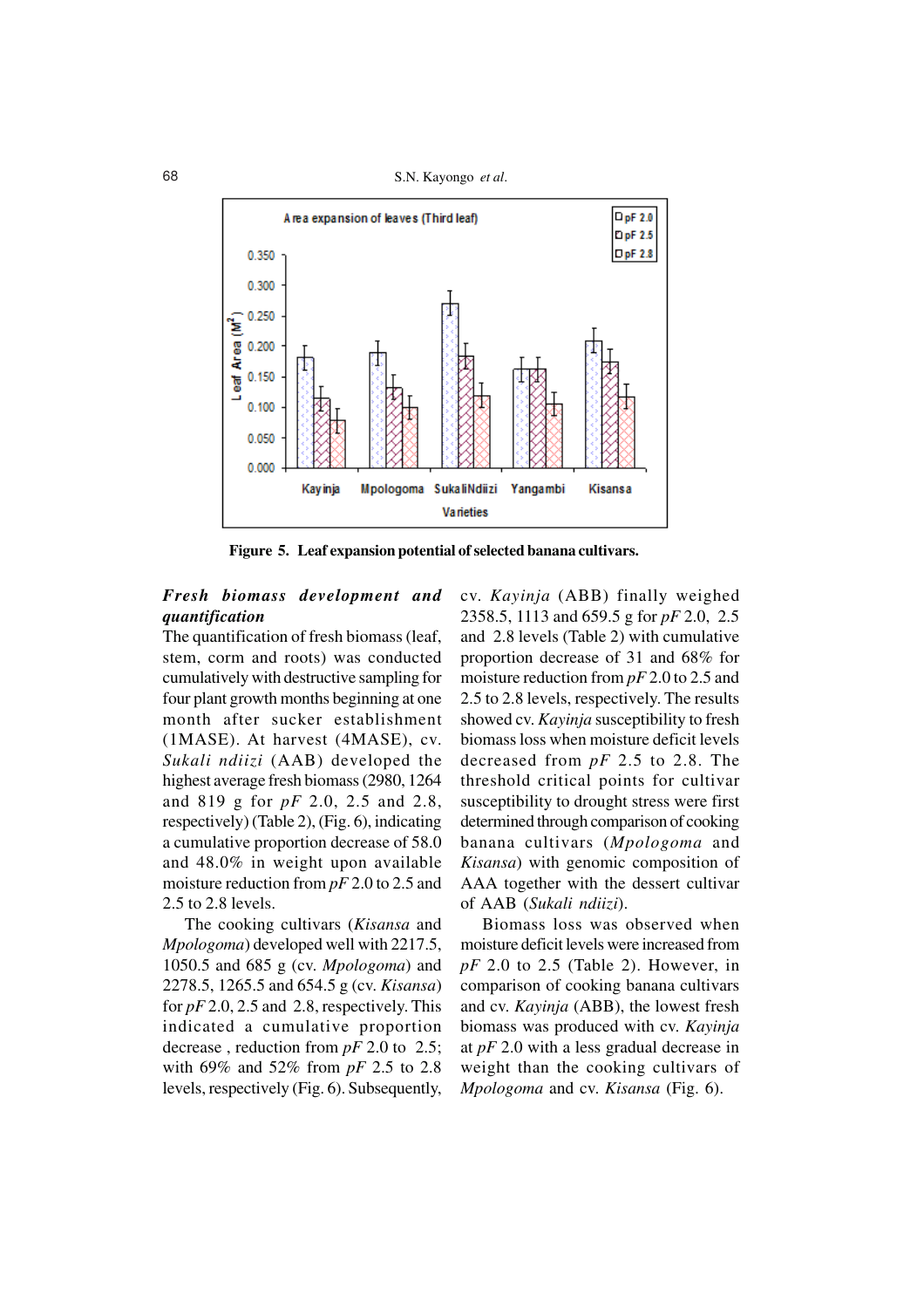Responses of east African highland banana cultivars 69

| Variety         | Moisture<br>regimes | 1     | $\overline{2}$ | 3      | $\overline{4}$ | Fresh weight<br>increase |  |
|-----------------|---------------------|-------|----------------|--------|----------------|--------------------------|--|
|                 | (pF)                |       | $-$ g $-$      |        | $(\%)$         |                          |  |
| Kayinja (ABB)   | 2.0                 | 282.7 | 885.5          | 1612.5 | 2358.5         |                          |  |
|                 | 2.5                 | 254.2 | 670.5          | 1208.5 | 1113.0         | 30.6                     |  |
|                 | 2.8                 | 248.1 | 620.0          | 1030.0 | 659.5          | 67.6                     |  |
| Mpologoma (AAA) | 2.0                 | 279.9 | 796.5          | 1519.5 | 2217.5         |                          |  |
|                 | 2.5                 | 281.3 | 677.0          | 1189.5 | 1050.5         | 41.3                     |  |
|                 | 2.8                 | 282.6 | 684.0          | 1065.0 | 685.0          | 53.3                     |  |
| Sukalidiizi     | 2.0                 | 402.2 | 1179.5         | 2096.5 | 2980.0         |                          |  |
| (AAB)           | 2.5                 | 343.2 | 868.5          | 1454.0 | 1264.0         | 47.3                     |  |
|                 | 2.8                 | 387.8 | 818.0          | 1228.5 | 819.0          | 56.4                     |  |
| Yangambikm5     | 2.0                 | 312.2 | 926.0          | 1670.0 | 2269.0         |                          |  |
| $(AAA-LL)$      | 2.5                 | 298.7 | 788.5          | 1342.5 | 1173.0         | 20.8                     |  |
|                 | 2.8                 | 298.9 | 709.0          | 1212.5 | 702.5          | 66.6                     |  |
| Kisansa (AAA)   | 2.0                 | 302.1 | 916.5          | 1531.5 | 2278.5         |                          |  |
|                 | 2.5                 | 307.9 | 761.0          | 1281.0 | 1265.5         | 26.0                     |  |
|                 | 2.8                 | 273.9 | 633.0          | 946.0  | 654.5          | 65.9                     |  |
| LSD(M.A.)       |                     | 27.77 | 70.9           |        | 136.2          |                          |  |
| $LSD(M.A.*V)$   |                     | 62.09 | 158.5          |        | 304.4          |                          |  |
| CV%             |                     | 12.8  | 15.0           |        | 12.9           |                          |  |

**Table 2. Monthly accumulated fresh weight growth (leaf, stem, corm and roots) of selected banana cultivars across different moisture regime**

MA= MoistureAvailable, PL wgt = proportional loss in biomass

## **Banana crop survival mechanisms**

## *Leaf angle architectural behaviour*

Banana leaves expressed the mechanism of drought avoidance most likely by changing the inclination angle through drooping or standing state based on diurnal period differences. Across seasons, cv. *Kisansa* oriented its leaves at a larger drooping angle of  $51.4^{\circ}$ ,  $45^{\circ}$  and  $43.2^{\circ}$  at *pF* 2.0, 2.5 and 2.8 levels than other varieties. The orientation of leaves for cultivars followed a similar trend with cv. Kayinja drooping at 49.9<sup>0</sup>, 42.2<sup>0</sup> and

44.3<sup>0</sup>, cv *Sukali ndiizi* at 48.1<sup>0</sup>, 46.3<sup>0</sup> and 42.6<sup>0</sup>, cv. *Mpologoma* at 47.6<sup>0</sup>, 42.4<sup>0</sup> and 42.8<sup>0</sup>, cv. *Yangambi Km5* at 46.5<sup>0</sup>, 43.7<sup>0</sup> and 44.1<sup>0</sup> for *pF* 2.0, *pF* 2.5 and *pF* 2.8 levels respectively (Table 3). Leaf orientation trend across genotypes showed cv. *Yangambi Km5* with most erect leaves and, therefore, had less potential for drought avoiding mechanism. The drooping potential meant the ability to expose a larger surface area that enhanced the high transpiration rate. However, a larger leaf drooping angle at *pF* 2.0 was potentially attributed to leaf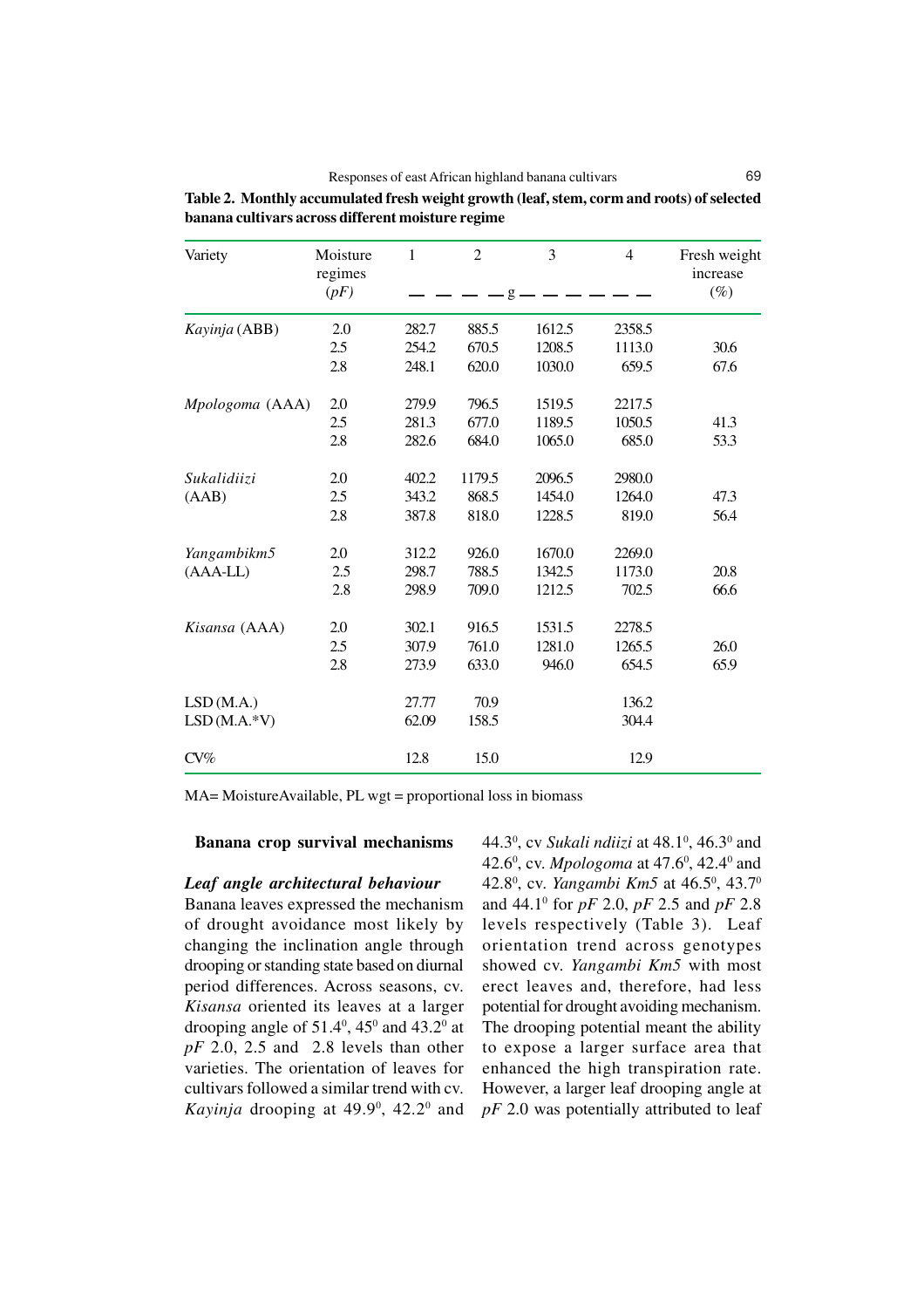70 S.N. Kayongo *et al*.



**Figure 6. Fresh biomass accumulation (wgt) of selected banana cultivar.**

weight and turgidity relative to the plant height than a mechanism for drought avoidance.

## *Leaf folding architectural behaviour*

The decrease in soil water content (*pF* 2.5 and 2.8 M.A.), from the field capacity, most likely caused a stress situation of plant dehydration and deterred leaf lamina expansion due to reduced leaf water potential (LWP). By avoiding a dehydration phenomenon of excessive loss of leaf water, plants folded their leaf lamina to reduce the leaf evaporative surface area. However, lowered transpiration through drought avoidance mechanism was considered to improve plant water use efficiency and maintaining relatively positive leaf water potential **(**Shmueli, 1953).

The phenomena of leaf midrib folding potentials were also similarly observed and reported by Kusaka (2005) on pearl millet. However, despite an avoidance mechanism to drought stress, the leaf orientation potential were also reported to lower photosynthetic activity through reduced the surface area for light interception and increased diffusion resistance to carbon dioxide  $(Co_2)$ (Kusaka, 2005). Among the cultivars potential for orienting leaves open, cv. *Yangambi Km5* (126<sup>0</sup> ), cv. *Kayinja*  $(125<sup>0</sup>)$  and cv *Kisansa*  $(124<sup>0</sup>)$  were found to bear the leaves wide spread at *pF* 2.0 (Table 4), and the least orientations were observed among cv. *Sukali ndiizi* (115.7<sup>0</sup> ), cv. *Mpologoma* (116<sup>0</sup>) (Fig. 8A), despite growing on free drainage media.

However, at *pF* 2.5, cv. *Kisansa* (105<sup>0</sup>) and *Mpologoma* (109<sup>0</sup>) folded their leaves than cv.  $Kayinja$   $(111.7<sup>0</sup>)$  and cv. *Sukali ndiizi* (111.7<sup>0</sup> ) (Fig. 8B). At *pF* 2.8, cv. *Sukali ndiizi* (74.2<sup>0</sup> ), *Mpologoma*  $(109<sup>0</sup>)$  and cv. *ksansa*  $(103.7<sup>0</sup>)$  exhibited more folded leaves from 180<sup>0</sup> surface orientation. The observation meant the cultivars had potential to avoid excessive dehydration and, therefore, some level of turgidity to facilitate dry matter translocation. The initial signs of folding mechanism (failure to orient leaves open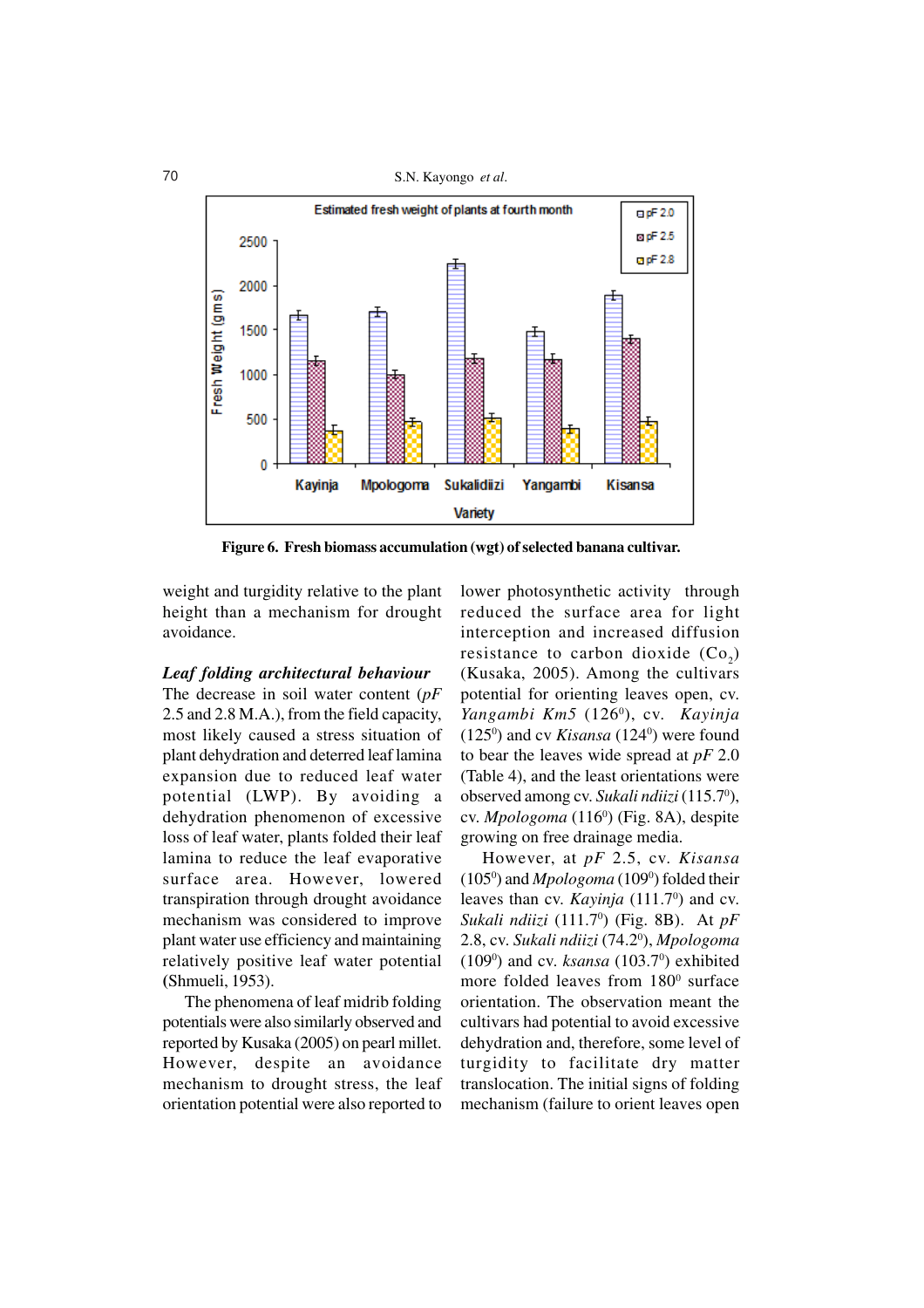Responses of east African highland banana cultivars 71

**Table 3. Leaf angle of selected banana cultivars across moisture deficit regimes**

| Variety       | Moisture        | $\operatorname{Wk}_9$ | $\mathbf{W}\mathbf{k}_{_{10}}$ | $\mathbf{W}\mathbf{k}_{_{11}}$ | $\mathbf{Wk}_{12}$ | $\text{Wk}_{13}$ | $\mathbf{W}\mathbf{k}_{_{14}}$ |      | $\text{Wk}_{15}$ Mean |
|---------------|-----------------|-----------------------|--------------------------------|--------------------------------|--------------------|------------------|--------------------------------|------|-----------------------|
|               | regime<br>(pF)  |                       |                                |                                |                    |                  |                                |      |                       |
| Kayinja       | 2.0             | 47.6                  | 44.6                           | 52.9                           | 52.6               | 53.6             | 49.7                           | 48.1 | 49.9                  |
| (ABB)         | 2.5             | 46.0                  | 47.8                           | 36.0                           | 38.9               | 41.1             | 41.3                           | 44.1 | 42.2                  |
|               | 2.8             | 40.7                  | 46.4                           | 42.5                           | 44.3               | 46.8             | 48.0                           | 43.7 | 44.3                  |
| Mpologoma     | 2.0             | 43.9                  | 41.2                           | 51.1                           | 52.7               | 52.7             | 47.8                           | 43.7 | 47.6                  |
| (AAA)         | 2.5             | 41.5                  | 41.9                           | 41.3                           | 43.6               | 42.6             | 41.8                           | 43.9 | 42.4                  |
|               | 2.8             | 40.8                  | 45.1                           | 47.4                           | 37.5               | 40.2             | 44.7                           | 46.2 | 42.8                  |
| Sukali ndiizi | 2.0             | 38.9                  | 36.3                           | 56.4                           | 57.1               | 58.3             | 41.7                           | 48.2 | 48.1                  |
| (AAB)         | 2.5             | 42.1                  | 44.4                           | 47.3                           | 51.9               | 55.3             | 40.9                           | 42.1 | 46.3                  |
|               | 2.8             | 47.4                  | 34.2                           | 39.4                           | 42.4               | 47.2             | 42.5                           | 46.7 | 42.6                  |
| Yangambi km5  | 2.0             | 40.2                  | 40.3                           | 47.8                           | 50.5               | 51.8             | 48.3                           | 46.9 | 46.5                  |
| $(AAA-LL)$    | 2.5             | 36.8                  | 42.4                           | 42.4                           | 45.8               | 47.2             | 45.2                           | 46.1 | 43.7                  |
|               | 2.8             | 43.2                  | 47.8                           | 40.7                           | 39.6               | 42.8             | 47.1                           | 45.5 | 44.1                  |
| Kisansa       | 2.0             | 48.1                  | 48.6                           | 55.6                           | 55.8               | 57.6             | 50.1                           | 43.7 | 51.4                  |
| (AAA)         | 2.5             | 41.5                  | 40.9                           | 44.7                           | 50.3               | 49.1             | 44.7                           | 43.9 | 45.0                  |
|               | 2.8             | 40.9                  | 39.4                           | 45.4                           | 40.7               | 46.9             | 47.6                           | 43.3 | 43.2                  |
|               | LSD(0.05)(M.A.) | 6.5                   | 5.3                            | 7.3                            | 7.0                | 7.0              | 4.3                            | 3.0  |                       |
|               | $LSD(M.A.*V)$   | 10.9                  | 12.3                           | 25.6                           | 11.2               | 9.3              | 5.5                            | 14.5 |                       |
|               | $CV(\%)$        | 23.1                  | 18.1                           | 21.1                           | 21.5               | 19.8             | 12.6                           | 9.1  |                       |

MA = Moisture Availability, \*means followed by the same letter within a column are not significantly different according to student-newman-Keuls (S-N-K) test. Wk = Week

to 180<sup>0</sup>) were observed upon moisture deficit increment at *pF* 2.5 and were more distinct at *pF* 2.8 in the order of cv. *Sukali ndiizi* at 74.2<sup>0</sup> , cv. *Mpologoma* at 98.9<sup>0</sup> and cv. *Kisansa* at 103.7<sup>0</sup> open, respectively. The polynomial regression trend showed a positive correlation of leaf angle and the potential to open wide at *pF* 2.0 (Fig. 7). The correlation was partly attributed to the leaf turgidity and size relative to proximal stem.

## *Potential for leaf turgidity*

Most leaves across cultivar plants expressed full turgidity at *pF* 2.0, with cv.

*Kayinja* containing more water (95.4%), cv. *Mpologoma*, *Sukali ndiizi* and *Kisansa* (93.9, 93.3 and 93.2%) RWC, respectively. At *pF* 2.5 M.A., cv. *Mpologoma* (cooking cultivar) retained relatively higher leaf turgidity (93.6%) than cv. *Sukali ndiizi* (88.8%), cv. *Kayinja* and *Kisansa* (89.9% RWC), and *Yangambi Km5* (85.5%) (Table 5). *Kayinja* and *yangambi km5* were more affected proportionally at 7.0 and 7.4% RWC reductions, respectively, than cv. *Sukali ndiizi* (4.8%), cv. *Kisansa* (3.6%) and cv. *Mpologoma* (0.3%). The effects of turgidity reduction due to moisture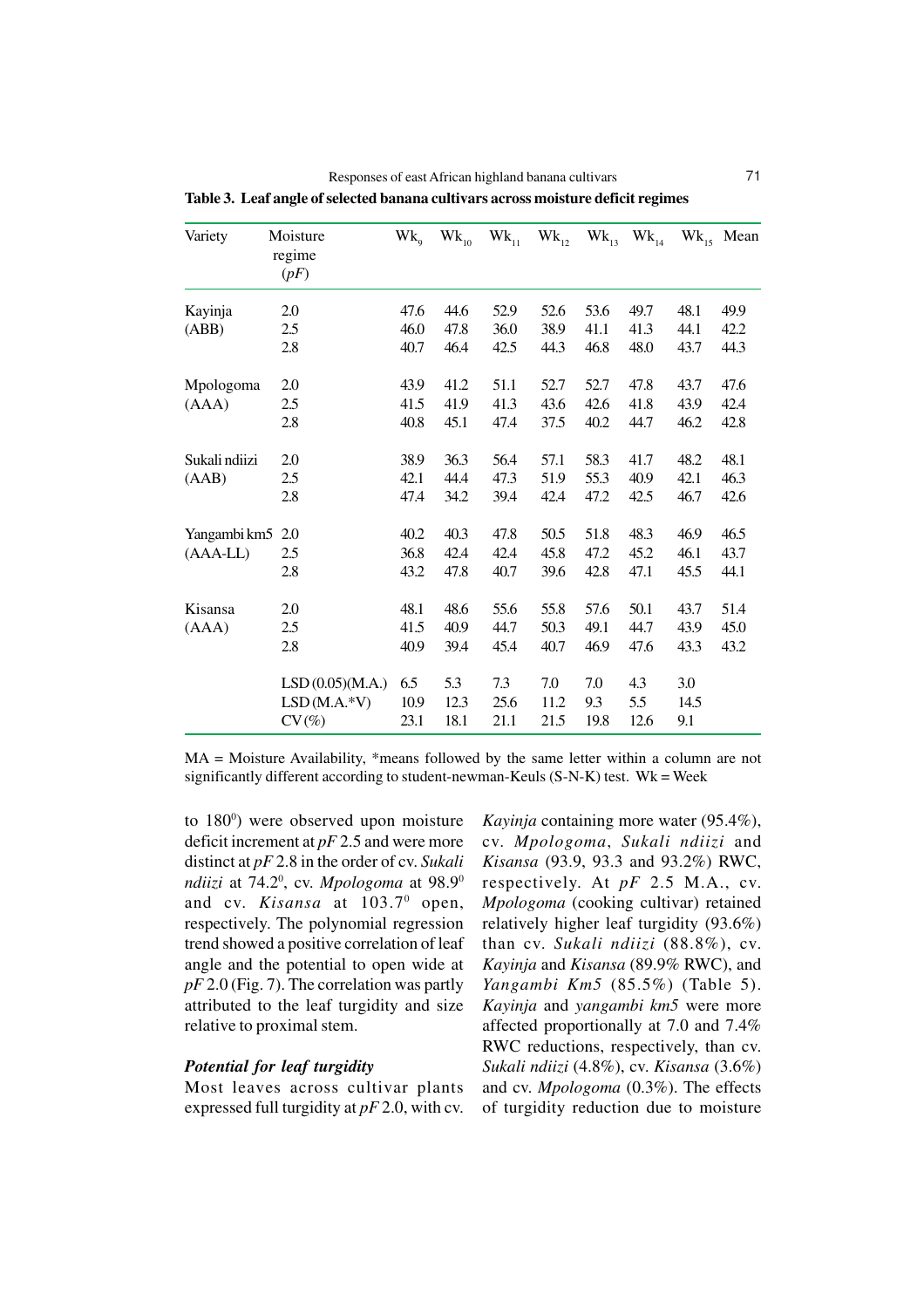72 S.N. Kayongo *et al*.

| Variety              | Moisture<br>regime<br>(pF) | Sampling intervals (Weekly) for Leaf surface opening<br>(inner midrib) |             |       |       |                                  |       |             |            |
|----------------------|----------------------------|------------------------------------------------------------------------|-------------|-------|-------|----------------------------------|-------|-------------|------------|
|                      |                            | Wk9                                                                    | <b>Wk10</b> | Wk11  | Wk12  | Wk13                             | Wk14  | <b>Wk15</b> |            |
|                      |                            |                                                                        |             |       |       | Degrees $\_\_\_\_\_\_\_\_\_\_\_$ |       |             |            |
| Kayinja              | 2.0                        | 137.0                                                                  | 139.0       | 116.7 | 124.7 | 130.0                            | 117.0 | 110.7       | $125.1***$ |
| (ABB)                | 2.5                        | 131.7                                                                  | 134.0       | 95.7  | 99.7  | 109.7                            | 105.7 | 105.3       | 111.7      |
|                      | 2.8                        | 127.7                                                                  | 130.0       | 106.7 | 112.3 | 115.3                            | 85.3  | 85.3        | 109.0      |
| Mpologoma            | 2.0                        | 103.7                                                                  | 104.7       | 115.0 | 120.0 | 130.7                            | 115.7 | 122.0       | 116.0      |
| (AAA)                | 2.5                        | 118.0                                                                  | 119.3       | 101.0 | 107.3 | 117.7                            | 94.7  | 106.3       | 109.2      |
|                      | 2.8                        | 106.0                                                                  | 107.7       | 93.7  | 98.3  | 103.7                            | 88.0  | 95.0        | 98.9       |
| Sukali ndiizi        | 2.0                        | 114.3                                                                  | 122.7       | 127.7 | 111.3 | 96.7                             | 114.3 | 122.7       | 115.7      |
| (AAB)                | $2.5\,$                    | 113.3                                                                  | 119.3       | 128.0 | 101.0 | 87.7                             | 113.3 | 119.3       | 111.7      |
|                      | 2.8                        | 70.0                                                                   | 78.0        | 88.7  | 58.7  | 75.7                             | 70.0  | 78.0        | 74.1       |
| Yangambi Km5         | 2.0                        | 118.7                                                                  | 120.7       | 132.0 | 137.7 | 118.7                            | 123.7 | 136.3       | 126.8      |
| $(AAA-LL)$           | 2.5                        | 128.7                                                                  | 131.3       | 131.3 | 134.7 | 131.3                            | 128.7 | 122.7       | 129.8      |
|                      | 2.8                        | 110.7                                                                  | 117.0       | 120.7 | 100.0 | 129.0                            | 95.7  | 120.3       | 113.3      |
| Kisansa              | 2.0                        | 113.3                                                                  | 114.3       | 140.0 | 148.7 | 161.3                            | 99.0  | 91.7        | 124.1      |
| (AAA)                | 2.5                        | 109.7                                                                  | 110.7       | 99.3  | 106.3 | 101.0                            | 102.0 | 108.0       | 105.3      |
|                      | 2.8                        | 121.0                                                                  | 120.7       | 94.7  | 99.3  | 105.0                            | 90.0  | 95.0        | 103.5      |
| LSD(0.05) (M.A.)     |                            | 10.74                                                                  | 11.24       | 9.67  | 10.67 | 12.20                            | 8.66  | 10.91       |            |
| $LSD(0.05) (M.A.*V)$ |                            | 24.02                                                                  | 25.13       | 21.63 | 23.86 | 27.28                            | 19.35 | 24.39       |            |
| $CV(\%)$             |                            | 12.5                                                                   | 12.7        | 11.5  | 12.9  | 14.3                             | 11.2  | 13.5        |            |

**Table 4. Leaf folding behavior of selected banana cultivars across different moisture regimes (Season2 (2008B)**

M.A. = Moisture Available, \*means followed by the same letter within a column are not significantly different according to student-newman-Keuls (S-N-K) test.

deficit increment from *pF* 2.0-2.5, were therefore, considered of less impact to cooking banana cultivars, but rather drought sensitivity to the desert and plantain type which justify the need to express the dehydration avoidance mechanisms for plant survival. Further increment in moisture deficit, in soil from *pF* 2.5-2.8, indicated a higher water saturation deficit, hence, low turgidity in leaves.

The cooking banana types of cv. *Mpologoma* (84.5% RWC) and *Kisansa* (82.1% RWC) were more dehydrated hence the severe sensitivity to drought stress than cv. *Sukali ndiizi* (85.9%) (Table 5, second season). The relative leaf turgidity enhanced cells to remain extended for transpiration, yet the lost water was far higher than the replaceable in soil hence the sensitivity and dificult to survive in adverse conditions. The leaves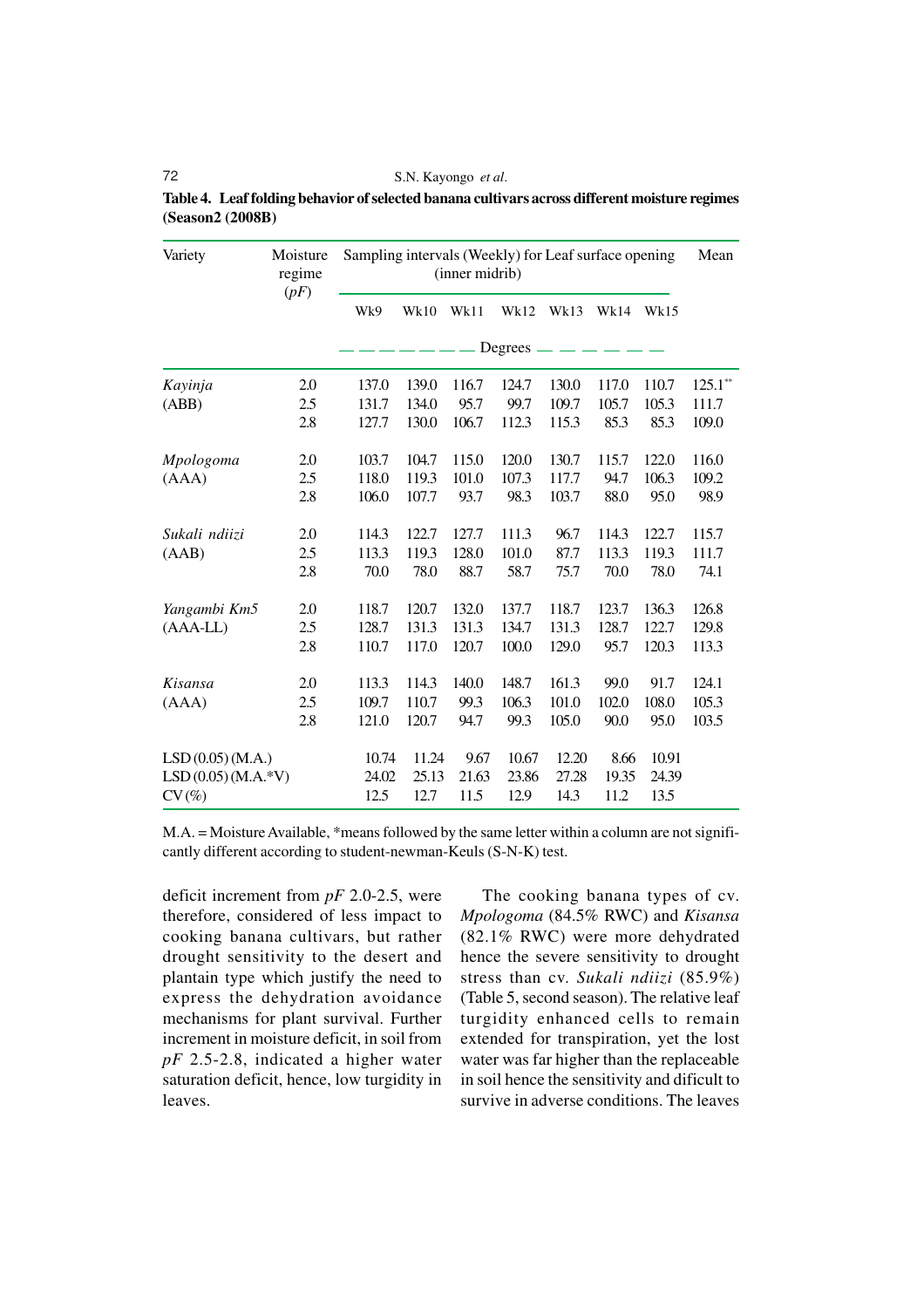

**Figure 7. Correlation coefficient between leaf angle and folding for cultivars.**

of other genotypes (*Kayinja*, *Sukali ndiizi* and *Yangambi Km5*) were relatively hydrated (83.3- 90.2 RWC), a potential possibly attributed to possession of behavioural traits that enhanced mechanisms for drought avoidance. The proportions of leaf dehydration due to moisture deficit increment from *pF* 2.5 to 2.8, were higher for cv. *Mpologoma* (10.2%) and cv. *Kisansa* (7.4) compared to cv. *Kayinja* and cv. *Sukali ndiizi* at 3.5 and 3.2%, respectively.

## **Selected metabolic processes of banana cultivar**

#### *Transpiration rates*

In the first season, the average transpired water was quantified at  $1.631L$  wk<sup>-1</sup>, 1.209L wk-1, 0.660 wk-1 for *pF* 2.0, *pF* 2.5 and *pF* 2.8 respectively and across cultivars at 1.715 L wk-1 (cv. *Sukali ndiizi*), 1.670 L wk-1 (cv. *Mpologoma*), 1.595 L wk-1 (cv. *Kisansa*), 1.581L wk-1 (cv.  $Kayinja$ ) and  $1.517L$  wk<sup>-1</sup> (cv. *Yangambi Km5*) for the *pF* 2.0. The results correlated significantly with the level of leaf surface expansion to enhance high transpiration rate (Table 6). However, at *pF* 2.5, the significant rates of transpiration trend were quantified at 1.245 L wk-1 (cv. *Yangambi Km5*), 1.238 L wk-1 (cv. *Sukali ndiizi*), 1.222 L wk-1 (cv. *Kayinja*), 1.186 L wk-1 (cv. *Mpologoma*) and 1.156 L wk-1 (cv. *Kisansa*) (Table 6). Similarly, the potential for spending a lot of water was correlated with the leaf surface expansion and opening. In the most stressful environment (*pF* 2.8), plants showed distinct signs of dehydration, which necessitated the cultivar potential to save water from transpiration. Cultivars *Kayinja* (0.553 L wk-1) and *Sukali ndiizi*  $(0.620 \text{ L} \text{ w} \text{k}^{-1})$  exhibited water saving, contrary to cv. *Kisansa* (0.770 L wk<sup>-1</sup>), cv. *Mpologoma*  $(0.719 \text{ L} \text{ w} \text{k}^{-1})$  and cv. *Yangambi Km5*  $(0.637 \text{ L} \text{ w} \text{k}^{-1})$  that exhibited water spending, an attribute found valid with genotypic sensitivity to drought stress.

In the second season (9-20WAP), the transpiration rates for cultivars were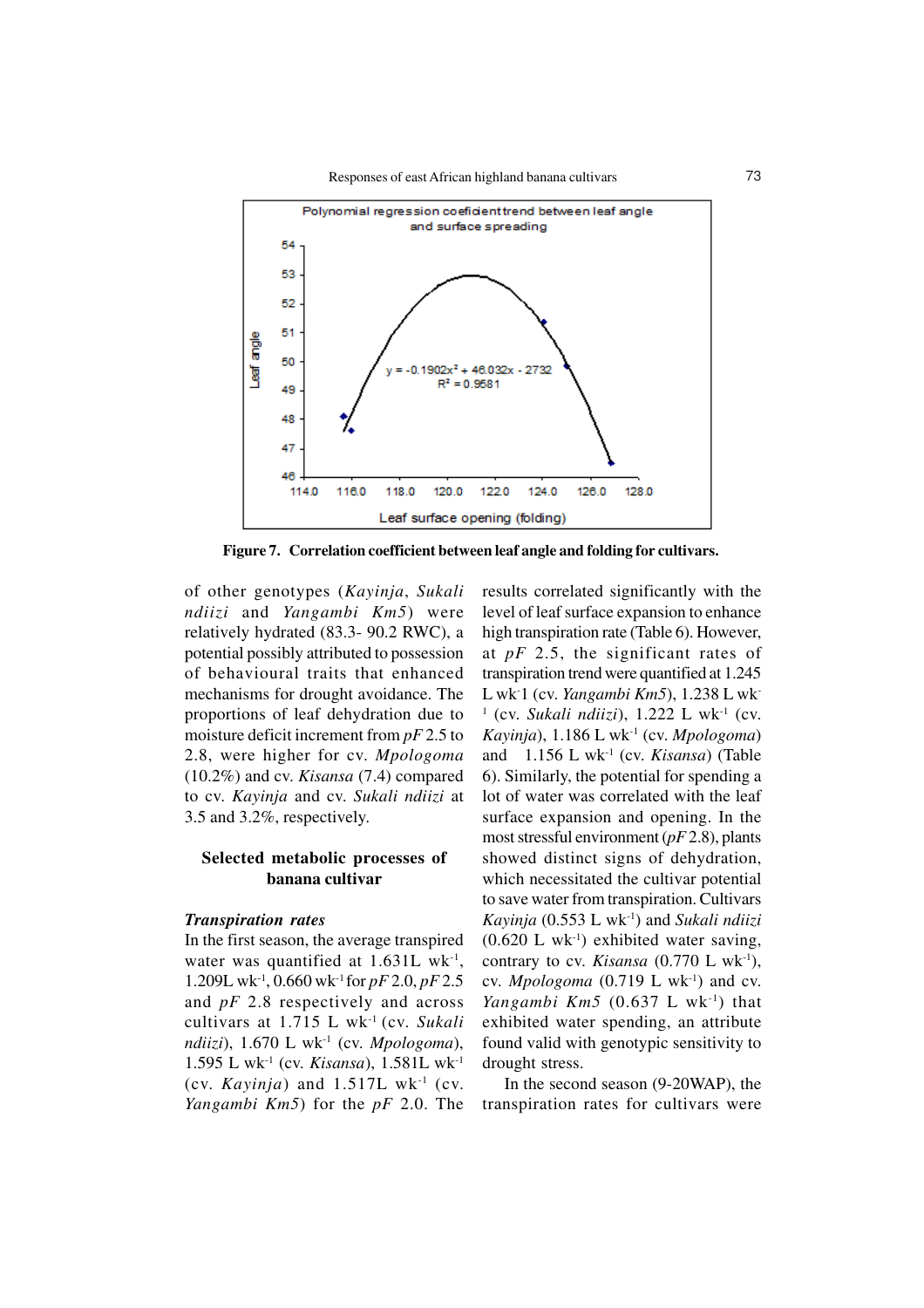74 S.N. Kayongo *et al*.



 **Figure 8. Trend of genotypic leaf folding for** *pF* **2.0; 2.5; 2.8 (Fig 8A-C).**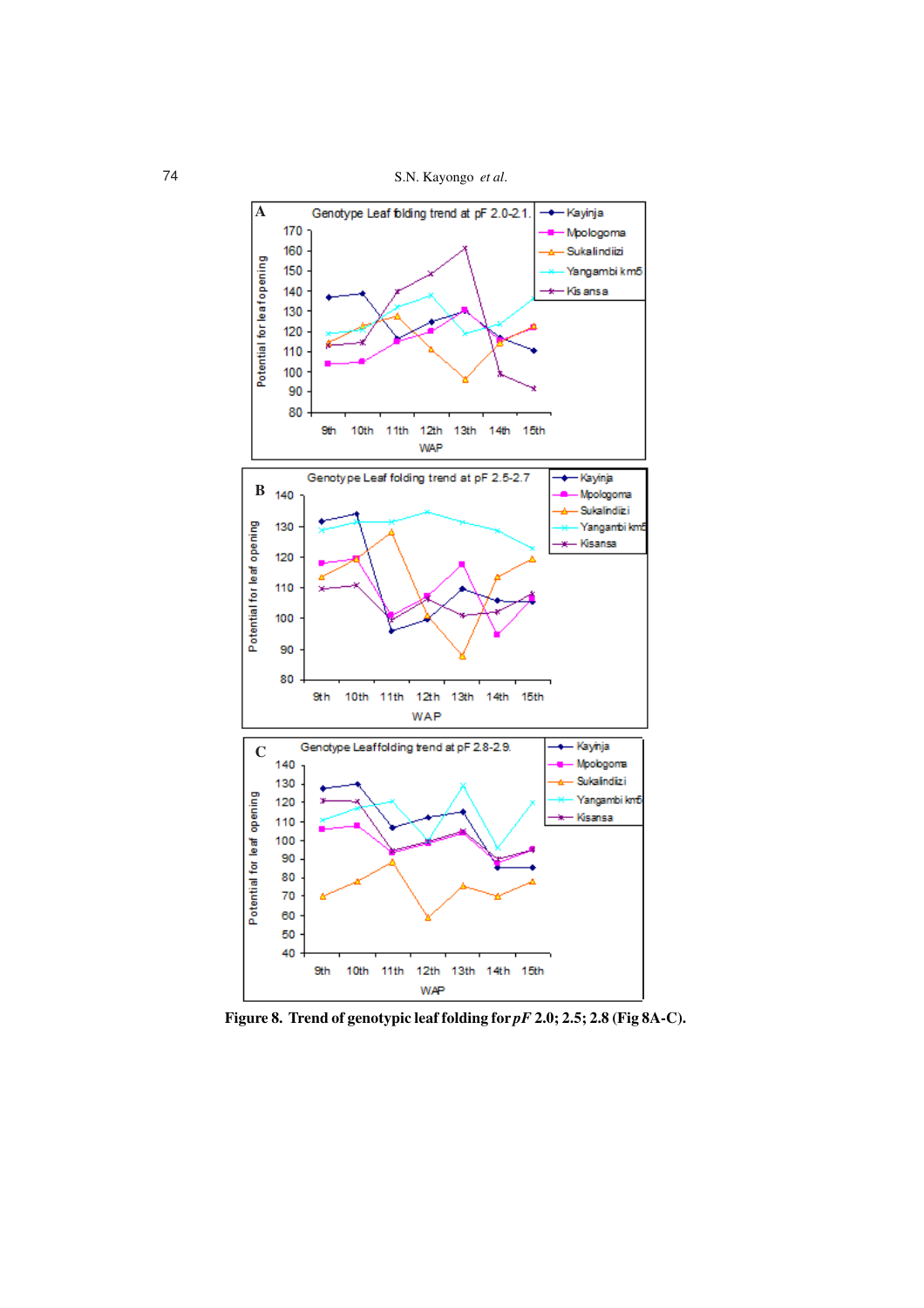Responses of east African highland banana cultivars 75

**Table 5. Relative leaf water content of selected banana cultivars across different moisture regimes**

| Variety             | Moisture<br>regimes | <b>FW</b> | <b>SW</b> | <b>DW</b> | <b>WC</b> | <b>WSD</b> |
|---------------------|---------------------|-----------|-----------|-----------|-----------|------------|
| Kayinja (ABB)       | pF2.0               | 0.46      | 0.47      | 0.09      | 95.35     | 4.65       |
| (ABB)               | pF 2.5              | 0.45      | 0.50      | 0.08      | 88.90     | 11.10      |
|                     | pF2.8               | 0.43      | 0.49      | 0.08      | 85.90     | 14.15      |
|                     | LSd(M.A)            | 0.07      | 0.06      | 0.02      |           |            |
|                     | $CV(\%)$            | 6.15      | 4.85      | 8.20      |           |            |
| Mpologoma (AAA)     | pF2.0               | 0.49      | 0.51      | 0.09      | 93.95     | 6.05       |
| (AAA)               | pF 2.5              | 0.47      | 0.50      | 0.09      | 93.65     | 6.35       |
|                     | pF 2.8              | 0.45      | 0.52      | 0.09      | 84.55     | 15.45      |
|                     | LSd(M.A)            | 0.08      | 0.06      | 0.03      |           |            |
|                     | $CV(\%)$            | 6.35      | 4.25      | 14.15     |           |            |
| Sukali ndiizi (AAB) | pF2.0               | 0.46      | 0.48      | 0.08      | 93.15     | 6.65       |
| (AAB)               | pF 2.5              | 0.43      | 0.48      | 0.08      | 88.80     | 11.20      |
|                     | pF 2.8              | 0.43      | 0.49      | 0.07      | 85.95     | 14.05      |
|                     | Lsd(M.A)            | 0.05      | 0.07      | 0.02      |           |            |
|                     | $CV(\%)$            | 4.35      | 6.00      | 10.90     |           |            |
| Yangambi (AAA-LL)   | pF2.0               | 0.45      | 0.49      | 0.08      | 91.95     | 8.00       |
|                     | pF 2.5              | 0.44      | 0.50      | 0.08      | 85.50     | 14.50      |
|                     | pF 2.8              | 0.43      | 0.49      | 0.07      | 85.35     | 14.65      |
|                     | Lsd(M.A)            | 0.05      | 0.05      | 0.02      |           |            |
|                     | $CV(\%)$            | 5.00      | 3.50      | 14.35     |           |            |
|                     |                     |           |           |           |           |            |
| Kisansa (AAA)       | pF2.0               | 0.46      | 0.48      | 0.08      | 93.25     | 6.75       |
|                     | pF 2.5              | 0.46      | 0.50      | 0.08      | 89.95     | 10.05      |
|                     | pF 2.8              | 0.43      | 0.51      | 0.08      | 82.05     | 17.95      |
|                     | Lsd(M.A)            | 0.09      | 0.04      | 0.02      |           |            |
|                     | $CV(\%)$            | 4.65      | 0.30      | 2.30      |           |            |

RWC=Relative Water Content, RWC=(Fw-Dw)/(Sw-Dw); WSD ie Water saturation deficit=(Sw-Fw)/(Sw-Dw)ie 1-RWC; (Rampino, 2006) FW=Fresh Weight, SW=Saturated Weight, DW=Dry weight

quantified at  $1.881 \text{ L w} \text{k}^{-1}$ ,  $1.222 \text{ L w} \text{k}^{-1}$ , and 0.460 L wk-1 for *pF* 2.0, 2.5 and 2.8 respectively. However, at *pF* 2.0, the transpiration rates for cv. *Sukali ndiizi* and *Kisansa* were determined at 2.020 L  $wk^{-1}$  and 1.903 L wk<sup>-1</sup>, respectively per week, significantly different from cv.

*Yangambi Km5* (1.869 L wk<sup>-1</sup>), cv. *Kayinja*  $(1.822 \text{ L} \text{ wk}^{-1})$  and cv. *Mpologoma* (1.790 L wk<sup>-1</sup>) (Table 6). Similarly, high rates of transpiration were attributed to leaf surface expansion and the potential to open wide.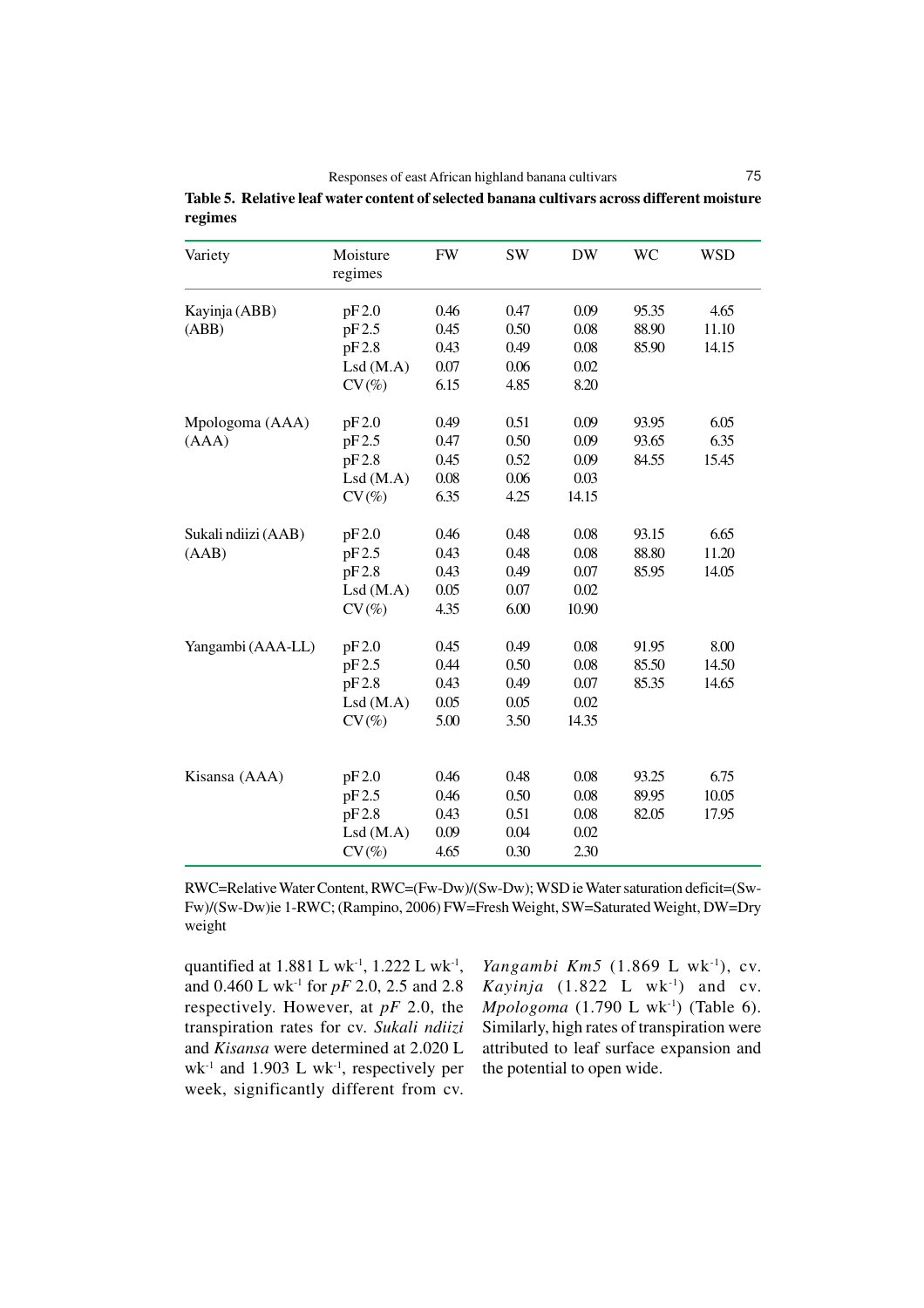| Variety                                          | Moisture<br>regimes | Transp<br>means           |                         |                          | ____                    |                         | Weekly sampling interval |                         |                         | ____                    |                         |                         |                         |                         | Mean                      |                        |
|--------------------------------------------------|---------------------|---------------------------|-------------------------|--------------------------|-------------------------|-------------------------|--------------------------|-------------------------|-------------------------|-------------------------|-------------------------|-------------------------|-------------------------|-------------------------|---------------------------|------------------------|
|                                                  | (pF)                | $(2008A)$ Wk <sub>o</sub> |                         | $\operatorname{Wk}_{10}$ | $\text{Wk}_{11}$        | $\text{Wk}_{12}$        | $\text{Wk}_{13}$         | $\text{Wk}_{14}$        | $\text{Wk}_{15}$        | $\text{Wk}_{16}$        | $\text{Wk}_{17}$        | $\text{Wk}_{18}$        | $\text{Wk}_{19}$        | $\text{Wk}_{20}$        |                           |                        |
|                                                  |                     |                           |                         |                          |                         |                         |                          |                         | $Litres$ — — —          |                         |                         |                         |                         |                         |                           |                        |
| Kayinja<br>(ABB)                                 | 2.0<br>2.5<br>2.8   | 1.581<br>1.222<br>0.553   | 0.94<br>0.558<br>0.264  | 1.248<br>0.841<br>0.345  | 1.676<br>1.195<br>0.359 | 2.068<br>1.404<br>0.340 | 2.011<br>1.277<br>0.393  | 2.224<br>1.470<br>0.274 | 1.971<br>1.322<br>0.225 | 2.208<br>1.396<br>0.173 | 1.726<br>1.220<br>0.173 | 1.789<br>1.245<br>0.215 | 1.970<br>1.356<br>0.234 | 2.014<br>1.433<br>0.256 | 1.822**<br>1.226<br>0.271 |                        |
| Mpologoma<br>(AAA)                               | 2.0<br>2.5<br>2.8   | 1.670<br>1.186<br>0.719   | 1.002<br>0.598<br>0.519 | 1.190<br>0.857<br>0.648  | 1.521<br>1.206<br>0.673 | 1.941<br>1.446<br>0.682 | 1.996<br>1.167<br>0.541  | 2.224<br>1.253<br>0.562 | 2.090<br>1.161<br>0.604 | 2.219<br>1.225<br>0.531 | 1.640<br>1.223<br>0.643 | 1.686<br>1.322<br>0.589 | 1.938<br>1.432<br>0.568 | 2.030<br>1.510<br>0.622 | 1.790<br>1.200<br>0.599   |                        |
| Sukali ndiizi<br>(AAB)                           | 2.0<br>2.5<br>2.8   | 1.715<br>1.238<br>0.620   | 0.920<br>0.625<br>0.492 | 1.285<br>0.868<br>0.439  | 1.716<br>1.139<br>0.523 | 2.095<br>1.267<br>0.504 | 2.444<br>1.195<br>0.431  | 2.792<br>1.179<br>0.366 | 2.577<br>1.059<br>0.365 | 2.720<br>1.122<br>0.321 | 1.883<br>1.220<br>0.388 | 1.913<br>1.276<br>0.394 | 1.995<br>1.378<br>0.335 | 1.897<br>1.439<br>0.387 | 2.020<br>1.147<br>0.412   | S.N. Kayongo<br>et al. |
| Yangambi<br>$(AAA-LL)$                           | 2.0<br>2.5<br>2.8   | 1.517<br>1.245<br>0.637   | 0.858<br>0.574<br>0.293 | 1.173<br>0.843<br>0.441  | 1.576<br>1.179<br>0.443 | 1.959<br>1.392<br>0.457 | 2.235<br>1.160<br>0.542  | 2.441<br>1.279<br>0.435 | 2.392<br>1.264<br>0.394 | 2.602<br>1.384<br>0.345 | 1.632<br>1.341<br>0.329 | 1.694<br>1.312<br>0.392 | 1.906<br>1.497<br>0.321 | 1.954<br>1.544<br>0.358 | 1.869<br>1.231<br>0.396   |                        |
| Kisansa<br>(AAA)                                 | 2.0<br>2.5<br>2.8   | 1.595<br>1.156<br>0.770   | 1.025<br>0.611<br>0.510 | 1.270<br>0.896<br>0.587  | 1.719<br>1.244<br>0.694 | 2.223<br>1.382<br>0.666 | 2.071<br>1.190<br>0.565  | 2.240<br>1.381<br>0.593 | 2.134<br>1.359<br>0.594 | 2.268<br>1.598<br>0.549 | 1.797<br>1.382<br>0.708 | 1.857<br>1.428<br>0.682 | 2.098<br>1.550<br>0.653 | 2.137<br>1.654<br>0.645 | 1.903<br>1.306<br>0.621   |                        |
| LSD(0.05) (MD)<br>$LSD(0.05) (MD*V)$<br>$CV(\%)$ |                     |                           | 0.068<br>14.0           | 0.091<br>0.152<br>14.1   | 0.088<br>0.202<br>10.5  | 0.086<br>0.197<br>8.7   | 0.132<br>0.192<br>13.7   | 0.156<br>0.294<br>15.0  | 0.133<br>0.348<br>13.7  | 0.149<br>0.298<br>14.4  | 0.111<br>0.333<br>12.9  | 0.114<br>0.249<br>12.9  | 0.112<br>0.256<br>11.7  | 0.104<br>0.251<br>10.5  | 0.233                     |                        |

\*Means followed by the same letter within a column are not significantly different according to student-newman-Keuls (S-N-K) te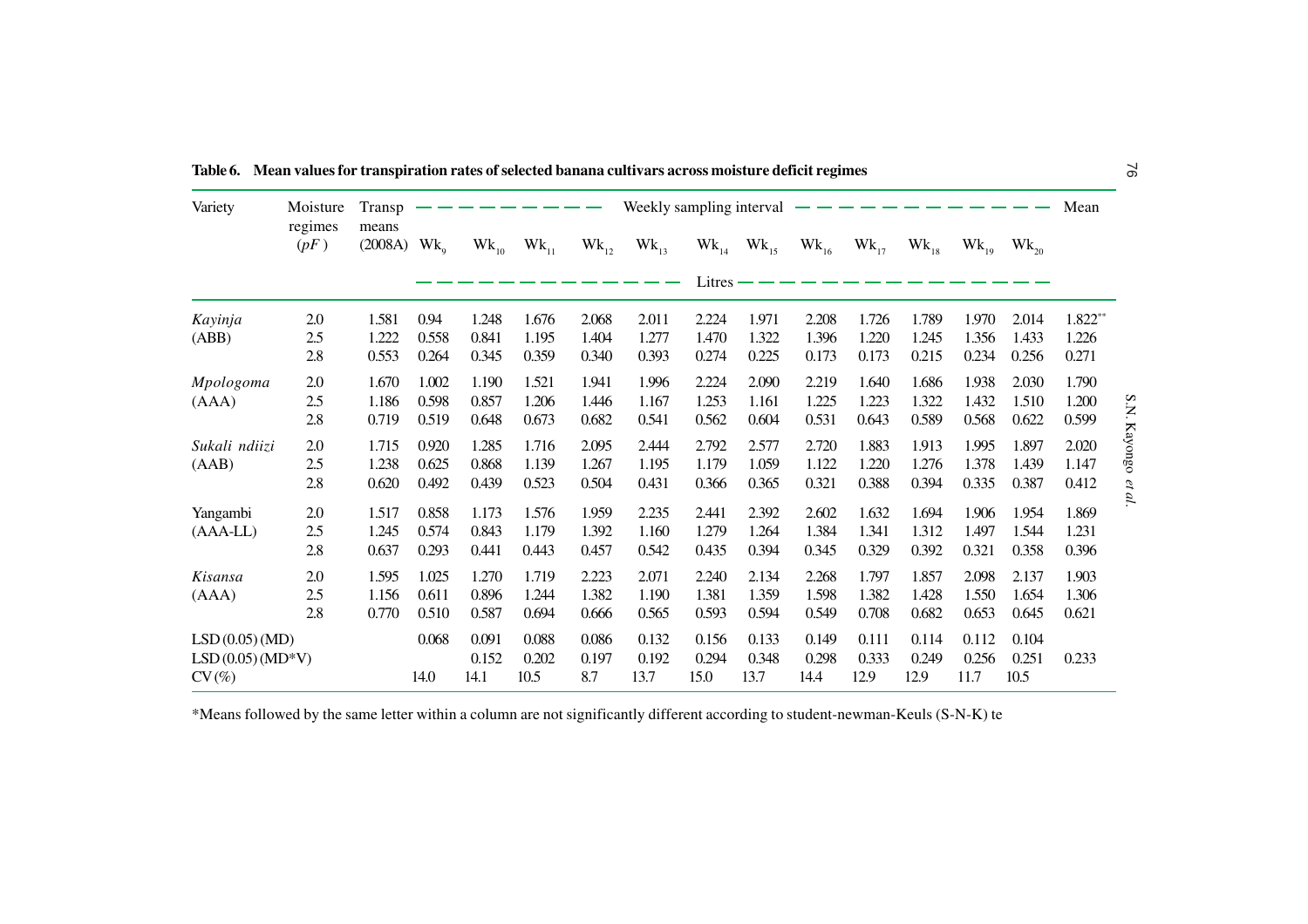At *pF 2.8* (dry), actual expressions of traits for spending and saving water for plant growth was observed with cvs. *Kisansa* and *Mpologoma* significantly transpiring more water  $(0.6 L w k^{-1})$ ; while cv. *Sukali ndiizi* 0.4 L wk-1 and *Yangambi Km5*; and 0.3 L wk-1 for cv. *Kayinja* saved more water (transpired less). This drought stressful condition put cv *Kisansa* and *Mpologoma* to being water spenders, hence, their sensitivity and, therefore, could only get acclimatised to the environment than being adaptive, whereas cv. *Sukali ndiizi*, *Yangambi* and *Kayinja* exhibited relative traits of water saving.

The potential of cultivars to save water was considered a good trait for plant adaptability to survive in stressful conditions but not to be productive. However, the GxE results (Table 7, Fig. 9 A and B) showed cvs *Sikali ndiizi* and *Yangambi km5* expressing stability at *pF* 2.0; while the cooking cvs *Mpologoma* and *Kisansa* were stable at *pF* 2.5 proving the susceptibility to moisture stress. Cultivar *Kayinja* exhibited stability at both *pF* 2.5 and *pF* 2.8 confirming its adaptability in drought stressed environments (Table 7 Figs.  $9$  A and B). However, in characterisation of banana cultivars for drought stress, soil evaporation was controlled and allowed at least 95% transpiration through responsive plant tissue based on the weight loss method.

Multiple linear regression analysis, subject to stepwise ranking method, was used to identify plant growth parameters that contributed significantly to prediction of transpiration potential per genotype. A constant parameter enhanced the identification of responsive variables based on their grand mean; while t-statistic showed the level of transpiration compared to the degrees of freedom and also indicated the significant relationship between the regression parameters and transpiration. A correlation coefficient was determined to indicate the strength of predictive variables to transpiration per cultivar model as follows:

#### *Kayinja* **(ABB)**

- (i) Y= *[a (0.517) +* β*1 \* b1 (0.024)] + [TK + T0+ M0] for* (2008A)
- (ii) Y= [*a (-3.68) +* β*1 \* b1 (0.020) +* β*2 \*b2 (0.338)] + [TK + T0+ M0] for* (2008B)

| Environment<br>(pF) | Genotype ranking    | Transpiration<br>rates (Litres/<br>$48hr$ ) | Potential for<br>transpiration<br>Interaction | Genotype x<br>environment |
|---------------------|---------------------|---------------------------------------------|-----------------------------------------------|---------------------------|
| $2.0 - 2.1$ (E1)    | Sukali ndiizi (G3)  | 1.973                                       | More water spender                            | <b>Stable</b>             |
|                     | Yangambi Km5 (G4)   | 1.828                                       | Water spender                                 | Stable                    |
| $2.5 - 2.7$ (E2)    | <i>Kisansa</i> (G5) | 1.125                                       | Water spender                                 | Stable                    |
|                     | Mpologoma (G2)      | 1.063                                       | Water spender                                 | <b>Stable</b>             |
|                     | Kayinja (G1)        | 1.048                                       | Water saver                                   | Stable                    |
| $2.8 - 2.9$ (E3)    | <i>Kayinja</i> (G1) | 0.298                                       | Water saver                                   | Stable                    |

**Table 7. Cultivar performance (AMMI estimates)**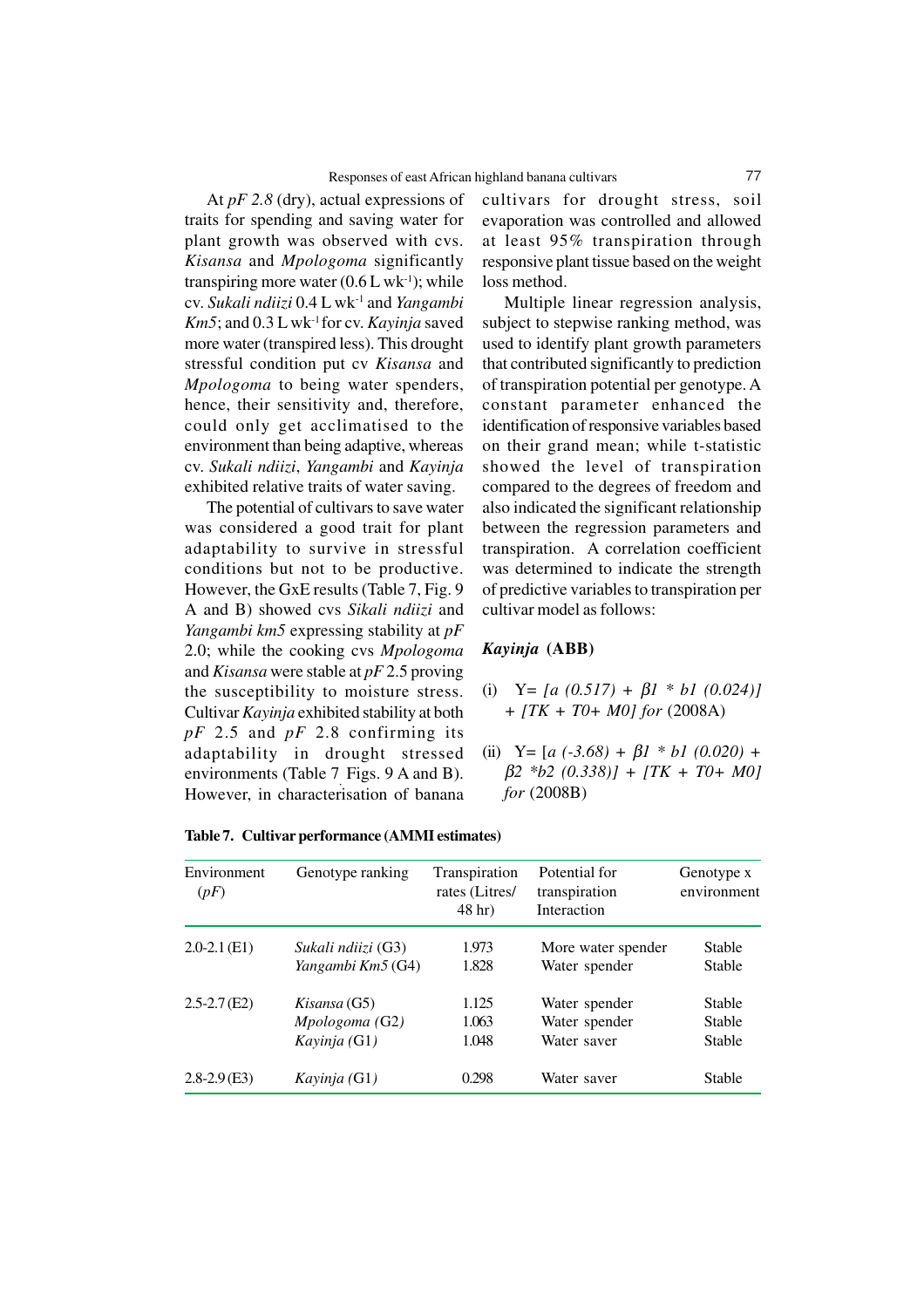78 S.N. Kayongo *et al*.



**Figure 9A. Genotype by Environmental interaction for selected cultivars.**



**Figure 9B. Mean weekly transpiration rates of cultivars across different moisture levels.**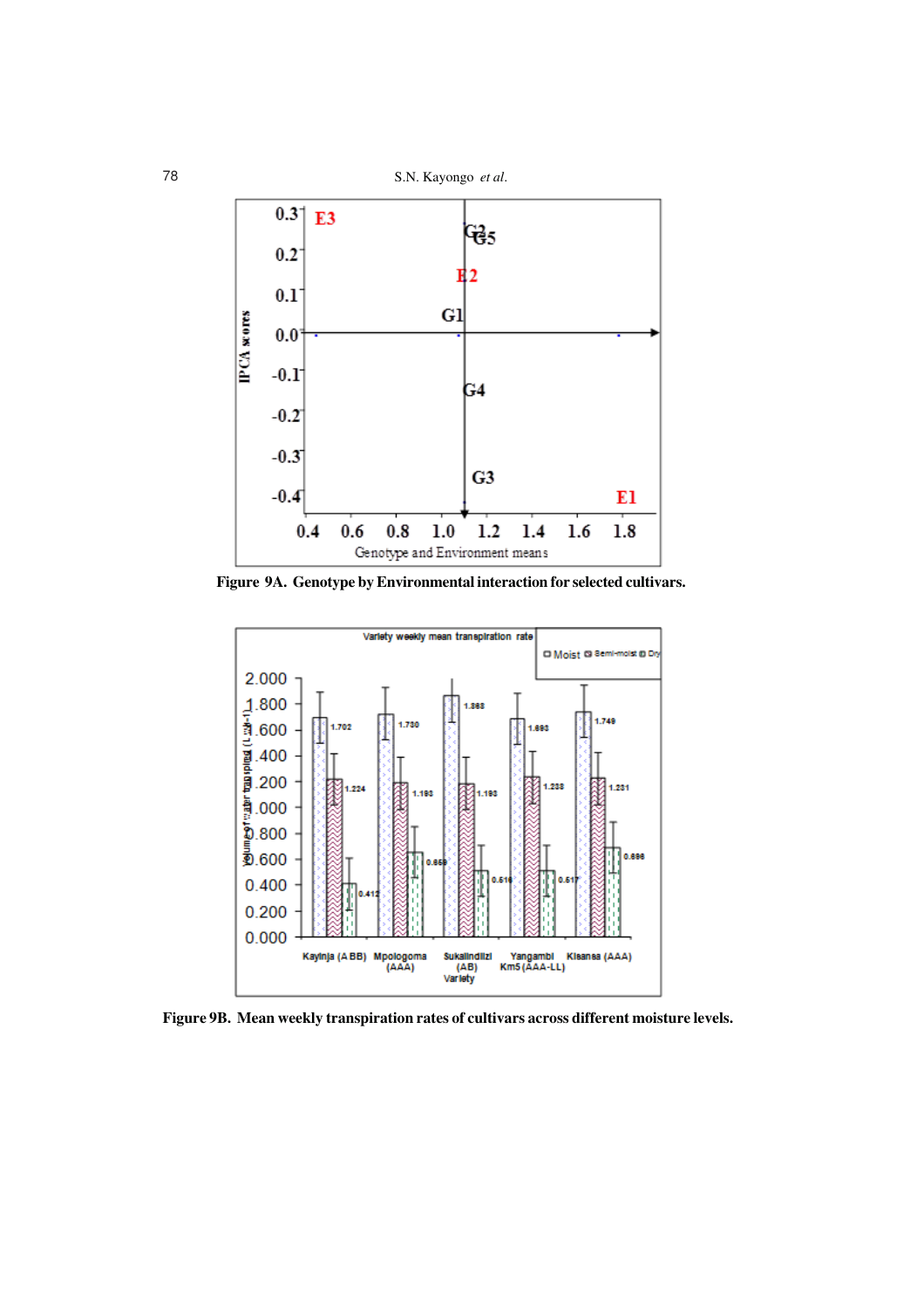The model showed that transpiration increased by 0.024 L with each degree of leaf unfolding in 2008A and by 0.338 L for each developed healthy leaf in 2008B. The observed strength between predicted parameters and transpiration showed a strongly inverse relationship (-81.3%), indicating that transpiration decreases with leaf folding.

## *Sukali ndiizi* **(AAB)**

- (i) Y= *[a (0.217) +* β*1 \* b3 (6.76)] + [TK + T0+ M0]* in 2008A
- (ii) Y= *[a (-2.408) +* β*1\* b1 (0.012) +* β*2\* b2 (0.207) +* β*3\* b4 (0.013)] + [TK + T0+ M0] in 2008B*

The regression coefficient in the model indicated that transpiration of cv. Sukali ndiizi increased by 6.76 L of water for every fortnightly expansion in leaf area.

#### *Mpologoma* **(AAA)**

- (i) **Y**= *[a (0.418) +* β*1\* b5 (0.001) + (TK + T0+ M0) ]* for 2008A
- (ii) **Y**= *[a (-0.890) +* β*1\* b1 (0.016) +* β*2\* b6 (0.001) + (TK + T0+ M0) ]* for the for 2008B

With the cooking type of cultivars, the determined regression coefficient for leaf area in the first model led to the prediction that transpiration increased by 0.001 grammes of water by cm<sup>2</sup> expansion in leaf area. While in 2008A transpiration increased by 0.016 and 0.001g per degree of leaf unfolding and per gramme increase in fresh leaf biomass. Other models for the other cultivars were determined as:

#### *Kisansa*

- (i) Y =  $[a (-0.160) + \beta 1 * b3 (9.00) +$  $\beta$ 2\*b1 (0.010) + (TK + T0+ M0) ] for 2008A season
- (ii) Y =  $[a (0.139) + \beta 1* b1 (0.009) +$  $\beta$ 2\*b6 (0.001) + TK + T0+ M0 ]for 2008B season

The regression coefficient in the first model predicted that transpiration significantly increased by 9.00 g with increment in leaf area (cm<sup>2</sup>) per month and 0.009 g per degree of leaf unfolding. While in 2008B model, transpiration increased by 0.009 and 0.001 g with additional degree of leaf opening and gramme of fresh leaf biomass development.

#### *Yangambi km5*

- (i)  $Y = [a(-0.134) + \beta 1 * b3(11.54) + TK]$ + T0+ M0] for 2008a season
- (ii)  $Y = [a (3.97) + \beta 1 * b2 (0.232) + \beta 2 *$ b6  $(0.002) + \beta 3* b4 (-0.04) + (TK +$ T0+ M0)] for 2008b

Based on regression coefficients, the first model predicted that transpiration increased by 11.54 g per unit expansion in leaf area (cm<sup>2</sup>) per month while in 2008B season, transpiration increased by 0.232 0.002 and -0.04 g for healthy number of leaves, fresh leaf biomass and plant height, respectively.

Generally, the most observed predicting parameter with strong correlation coefficients in the models were leaf unfolding potential, healthy number of leaves and leaf area. The observation is valid based on leaf architectural behaviour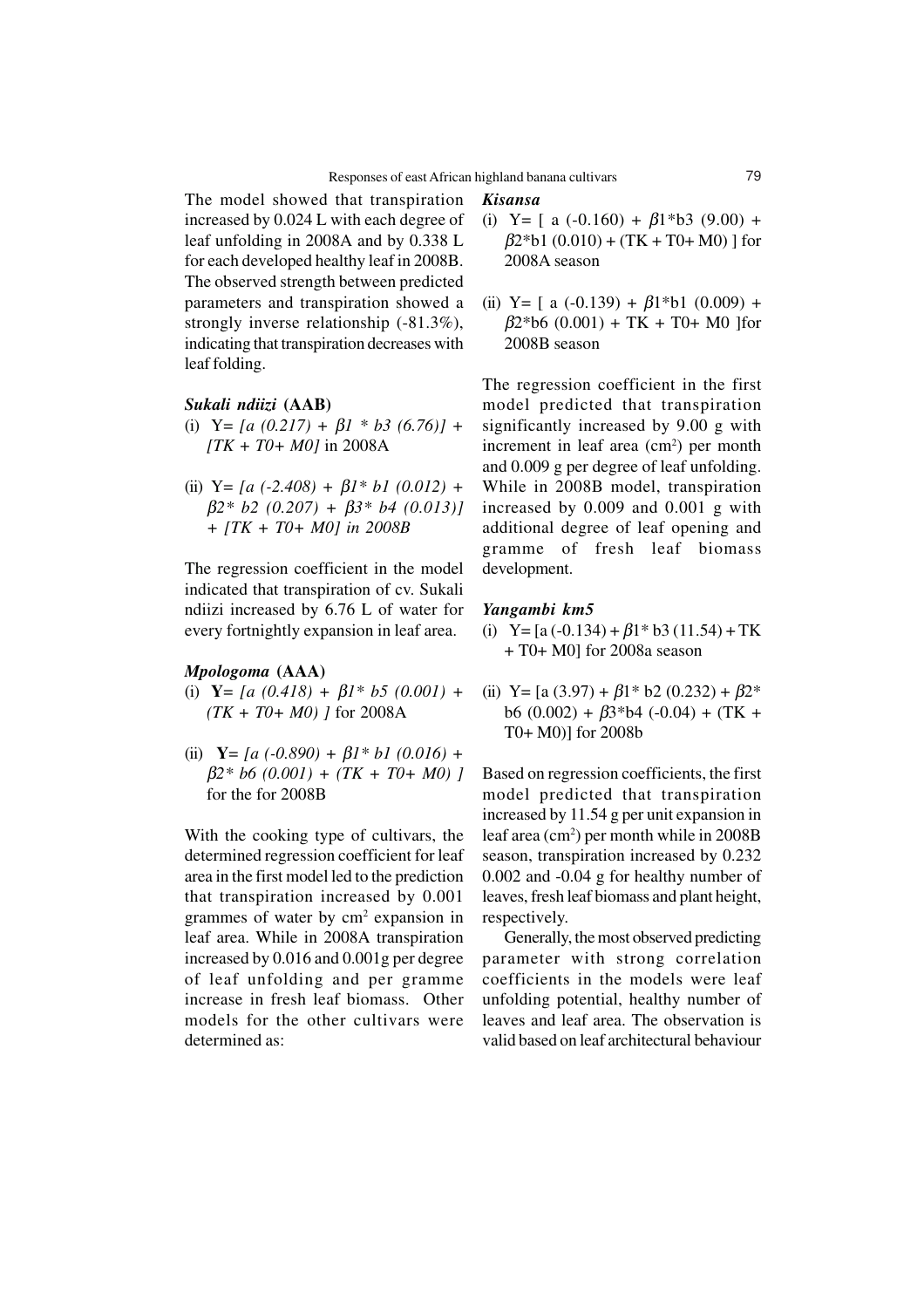in for of development, expansion of surface area and remaining un folded.

## *Chlorophyll (a + b) response*

Response of chlorophyll was determined based on absorption of the specific wavelength of light recorded by the SPAD meter. Significant differences of chlorophyll content in leaves were observed among cooking type of cultivars (*Kisansa* and *Mpologoma*) across seasons. Chlorophyll concentrations in leaves were significantly higher in plants subjected to field capacity (*pF* 2.0) and decreased upon increased moisture deficit levels (*pF* 2.5 and 2.8), particularly among the cooking type of cultivars (*Mpologoma* and *Kisansa*). Similarly, Lavah (1995) observed critical concentrations of nutrients within the banana germplasm with A-genome genotypes requiring high levels of nutrients. The lower chlorophyll concentrations were partly attributed to weak distribution of nutrients to the development of young leaves hence disappearing of the green colour and appearance of photochemical damage on leaves.

Generally, across moisture deficit levels, cv *Mpologoma* exhibited the highest concentrations of chlorophyll in leaves (2008B season). Cultivar *Yangambi Km5* (AAA-lowland) exhibited no differences in rates of chlorophyll across moisture deficit levels over seasons, suggesting that the reduction in available soil water did not affect chlorophyll progress in leaves. But cv. Sukali ndiizi (AAB) exhibited lower rates of nitrogen content (49, 46.2 and 45.3 mg  $g^{-1}$  for  $pF$ 2.0, 2.5 and 2.8, respectively) in leaves in the 2008A season and increased significantly at rates of 54 mg  $g^{-1}$ , 57.4 and 58.7 for *pF* 2.0, and 2.8, respectively in 2008B season.

The rates of nitrogen progress were not affected by increased moisture deficit over both seasons. In the most stressful condition, nitrogen content rates remained low, suggesting weak potential for nutrient remobilisation and development of young leaves for cv. Sukali ndiizi. However, cv. *Kayinja* exhibited the lowest rates of nitrogen content (39.5 - 42.1 mg  $g^{-1}$ ; 48.8 - 51.5 mg g-1) in leaves across seasons. The non significance in rates of chlorophyll progress, suggested little effect of increased moisture deficit hence cultivar ability to survive during drought stress. Strong nutrient redistribution to the development of young leaves may have been observed over time in 2008B season as judged by senescence of older leaves and chlorophyll content in young leaves.

#### **References**

- Bananuka, J.A, Rubaihayo, P.R., Tenywa, M.M. 1999. Reactions of *Musa* genotypes to drought stress. *African Crop Science Journal* 7:333-339.
- Kumar, C.P. and Mittal, S. 2010. Soil moisture retention characteristics and hydraulic conductivity for different areas in India in selected states
- Ostonen, I., Puttsepp, U., Biel, C., Alberton, O., Bakker, M.R., Lohmus, K., Madji, H., Metcalfe ,D., Olsthoorn, A.F.M., Pronk, A., Vanguelova, E., Weith, M. and Brunner, I. 2007. Specific root length as an indicator of environmental Change. *Plant Biosystems* 141(3):426-442.
- Paknejad, F., Nasri, M., Reza, H., Moghadam, T., Zahedi, H. and Alahmadi, M.J. 2007. Effects of drought stress on chlorophyll fluorescence parameters, chlorophyll content and grain yield of wheat cultivars.